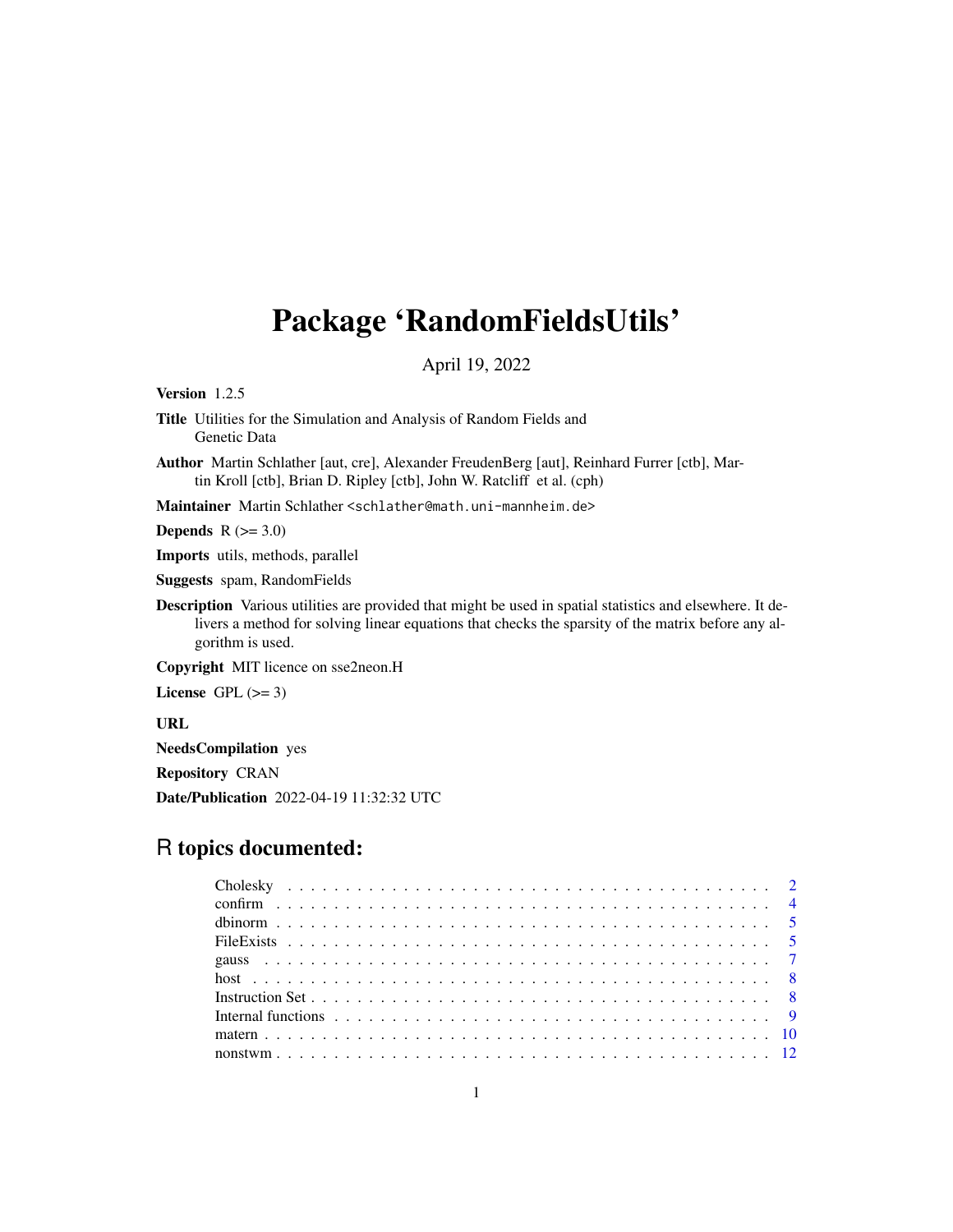#### <span id="page-1-0"></span>2 Cholesky

| Index |  |  |  |  |  |  |  |  |  |  |  |  |  |  |  |  |  |  |  | 30 |
|-------|--|--|--|--|--|--|--|--|--|--|--|--|--|--|--|--|--|--|--|----|
|       |  |  |  |  |  |  |  |  |  |  |  |  |  |  |  |  |  |  |  |    |
|       |  |  |  |  |  |  |  |  |  |  |  |  |  |  |  |  |  |  |  |    |
|       |  |  |  |  |  |  |  |  |  |  |  |  |  |  |  |  |  |  |  |    |
|       |  |  |  |  |  |  |  |  |  |  |  |  |  |  |  |  |  |  |  |    |
|       |  |  |  |  |  |  |  |  |  |  |  |  |  |  |  |  |  |  |  |    |
|       |  |  |  |  |  |  |  |  |  |  |  |  |  |  |  |  |  |  |  |    |
|       |  |  |  |  |  |  |  |  |  |  |  |  |  |  |  |  |  |  |  |    |
|       |  |  |  |  |  |  |  |  |  |  |  |  |  |  |  |  |  |  |  |    |

Cholesky *Cholesky Decomposition of Positive Definite Matrices*

# <span id="page-1-1"></span>Description

This function calculates the Cholesky decomposition of a matrix.

# Usage

```
cholx(a)
chol2mv(C, n)
tcholRHS(C, RHS)
```
# Arguments

| a          | a square real-valued positive definite matrix                           |
|------------|-------------------------------------------------------------------------|
| C          | a (pivoted) Cholesky decomposition calculated by cholx                  |
| n          | integer. Number of realisations of the multivariate normal distribution |
| <b>RHS</b> | vector                                                                  |

# Details

If the matrix is diagonal direct calculations are performed.

Else the Cholesky decomposition is tried.

# Value

cholx returns a matrix containing the Cholesky decomposition (in its upper part).

chol2mv takes the Cholesky decomposition and returns a n realisations of a multivariate normal distribution with mean 0 and covariance function a

tcholRHS multiplies the vector RHS from the right to *lower* triangular matrix of the Cholesky decomposition. See examples below.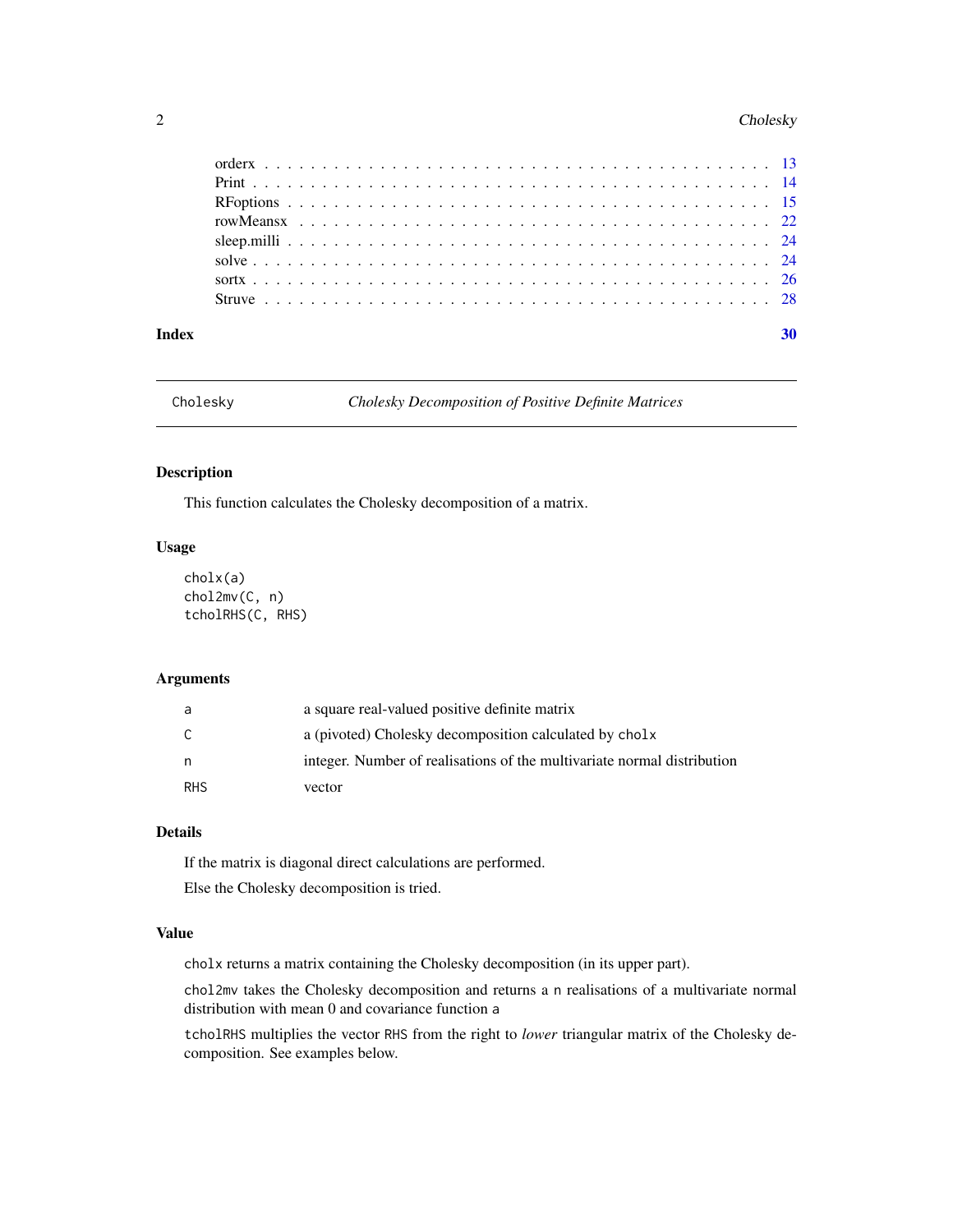#### Cholesky 3

## Author(s)

Martin Schlather, <schlather@math.uni-mannheim.de>, [https://www.wim.uni-mannheim.de/](https://www.wim.uni-mannheim.de/schlather/) [schlather/](https://www.wim.uni-mannheim.de/schlather/)

#### References

Harbrecht, H., Peters, M., Schneider, R. (2012) On the low-rank approximation by the pivoted Cholesky decomposition. *Appl. Num. Math.* 62, 428–440.

### Examples

```
##########################
## Example showing the use of chol2mv and tcholRHS
n < -10M <- matrix(nc=n, runif(n^2))
M < - M %*% t(M) + diag(n)
C \leftarrow \text{cholx}(M)set.seed(0)
v1 \le - chol2mv(C, 1)
set.seed(0)
v2 <- tcholRHS(C, rnorm(n))
stopifnot(all(v1 == v2))
```

```
##########################
```
## The following example shows pivoted Cholesky can be used ## and the pivotation permutation can be transferred to ## subsequent Cholesky decompositions

```
set.seed(0)
n <- if (interactive()) 1000 else 100
x < -1:ny \leftarrow runif(n)M \le -x %*% t(x) + rev(x) %*% t(rev(x)) + y %*% t(y)
```

```
## do pivoting
RFoptions(pivot = PIVOT_DO, la_mode=LA_INTERN)
print(system.time(C <- cholx(M)))
print(range(crossprod(C) - M))
str(C)
```

```
## use the same pivoted decomposition as in the previous decomposition
M2 \leq -M + n \times diag(1:n)RFoptions(pivot = PIVOT_IDX, la_mode=LA_INTERN,
          pivot\_idx = attr(C, "pivot\_idx"),pivot_actual_size = attr(C, "pivot_actual_size"))
print(system.time(C2 <- cholx(M2)))
print(range(crossprod(C2) - M2))
range((crossprod(C2) - M2) / M2)
str(C2)
```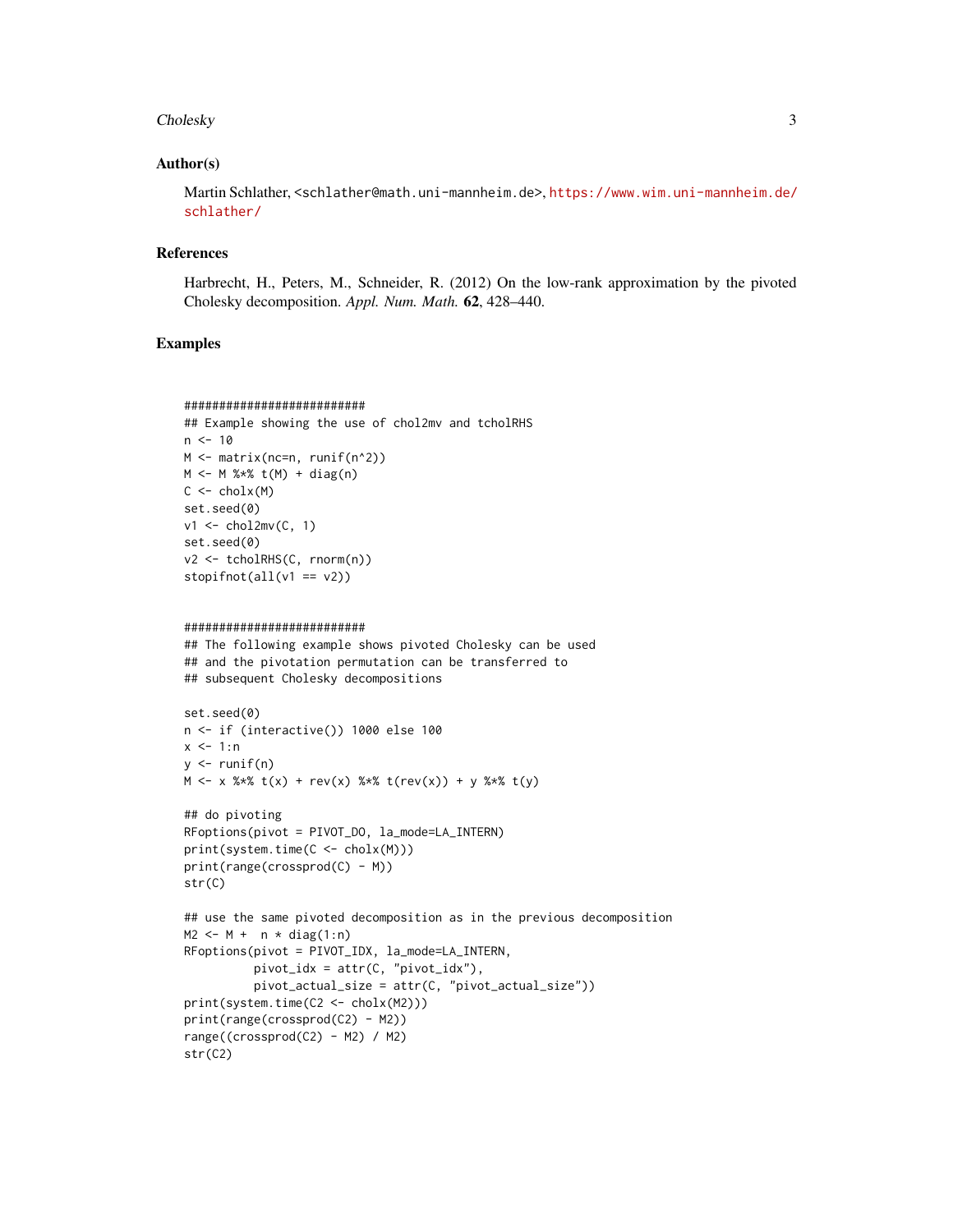#### <span id="page-3-0"></span>4 confirm  $\sim$  24 confirm  $\sim$  25 confirm  $\sim$  26 confirm  $\sim$  26 confirm  $\sim$  26 confirm  $\sim$  26 confirm  $\sim$  26 confirm  $\sim$  26 confirm  $\sim$  26 confirm  $\sim$  26 confirm  $\sim$  26 confirm  $\sim$  26 confirm  $\sim$  26 confirm  $\sim$

#### RFoptions(pivot = PIVOT\_AUTO, la\_mode = LA\_AUTO)

confirm *Test if Two Objects are (Nearly) Equal*

# Description

confirm(x, y) is a utility to compare R objects x and y testing 'near equality' base on [all.equal](#page-0-0). It is written too allow different behaviour on different operating systems

# Usage

 $confirm(x, y, ...)$ 

# Arguments

 $x, y, \ldots$  see [all.equal](#page-0-0)

# Value

Only TRUE or error in linux-gnu. Otherwise logical.

# Author(s)

Martin Schlather, <schlather@math.uni-mannheim.de>, [https://www.wim.uni-mannheim.de/](https://www.wim.uni-mannheim.de/schlather/) [schlather/](https://www.wim.uni-mannheim.de/schlather/)

```
x \le -3confirm(gauss(x), exp(-x^2))
```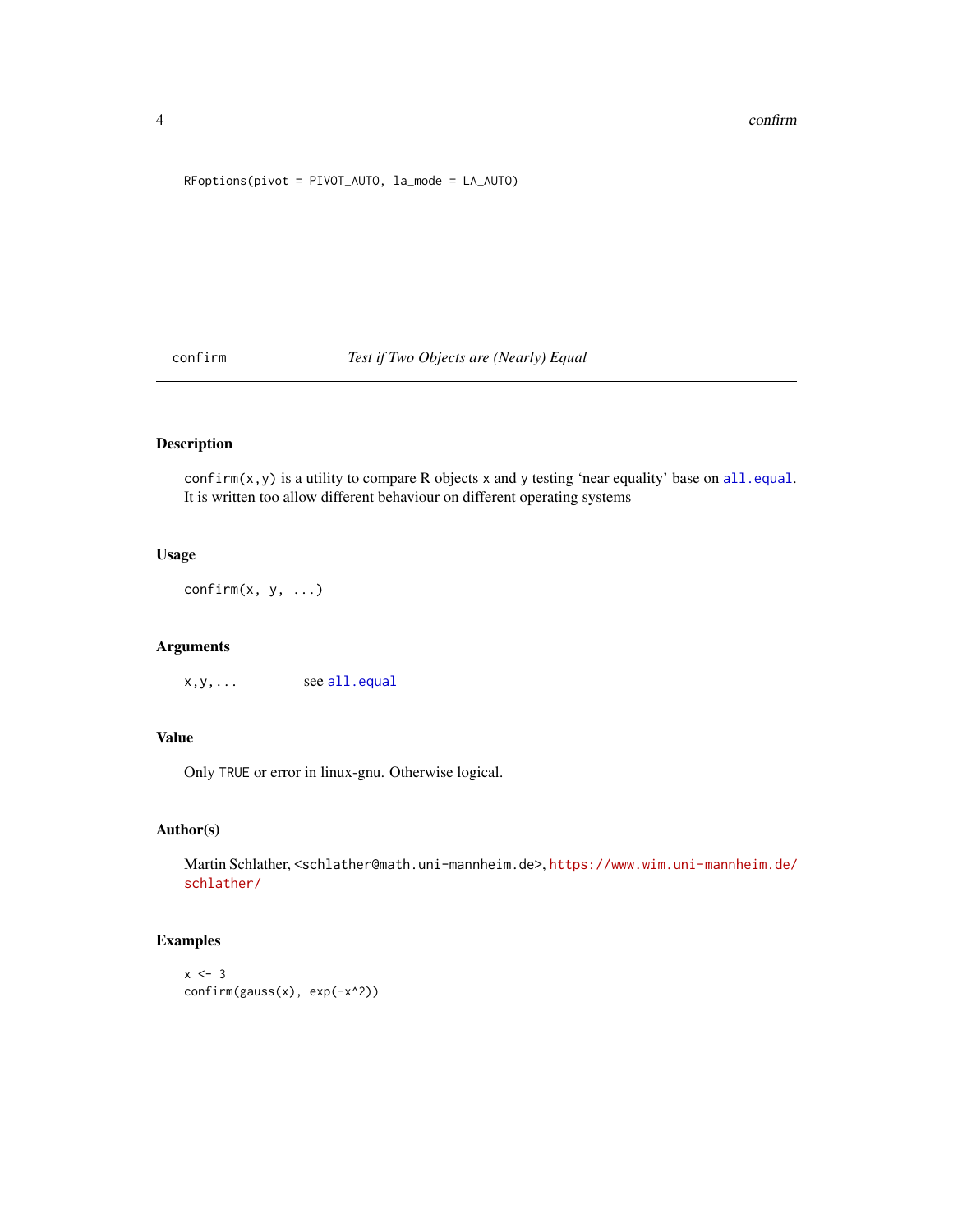<span id="page-4-0"></span>

# Description

The function calculates the value of a bivariate normal distribution with mean 0.

# Usage

dbinorm (x, S)

# Arguments

| X  | a matrix containing the x values and the y values in the first and second row<br>respectively. Or it is a list of two vectors. |
|----|--------------------------------------------------------------------------------------------------------------------------------|
| -S | the covariance matrix; currently only diagonal matrix possible                                                                 |

# Value

a vector according to the size of x

#### Author(s)

Martin Schlather, <schlather@math.uni-mannheim.de>, [https://www.wim.uni-mannheim.de/](https://www.wim.uni-mannheim.de/schlather/) [schlather/](https://www.wim.uni-mannheim.de/schlather/)

#### Examples

 $x \le -$  matrix(1:6, nc=2) + 0.0  $C \leftarrow diag(c(1,2))$ dbinorm(x, C)

FileExists *Files*

# Description

The function FileExists checks whether a file or a lock-file exists The function LockRemove removes a lock-file

```
FileExists(file, printlevel=RFoptions()$basic$printlevel)
LockFile(file, printlevel=RFoptions()$basic$printlevel)
LockRemove(file)
WaitOthers(file, i, cores, ideal.processes=ceiling(cores * 1.25),
                    max.processes=ceiling(cores * 1.5),
                    distance=5, time=5, path="./")
```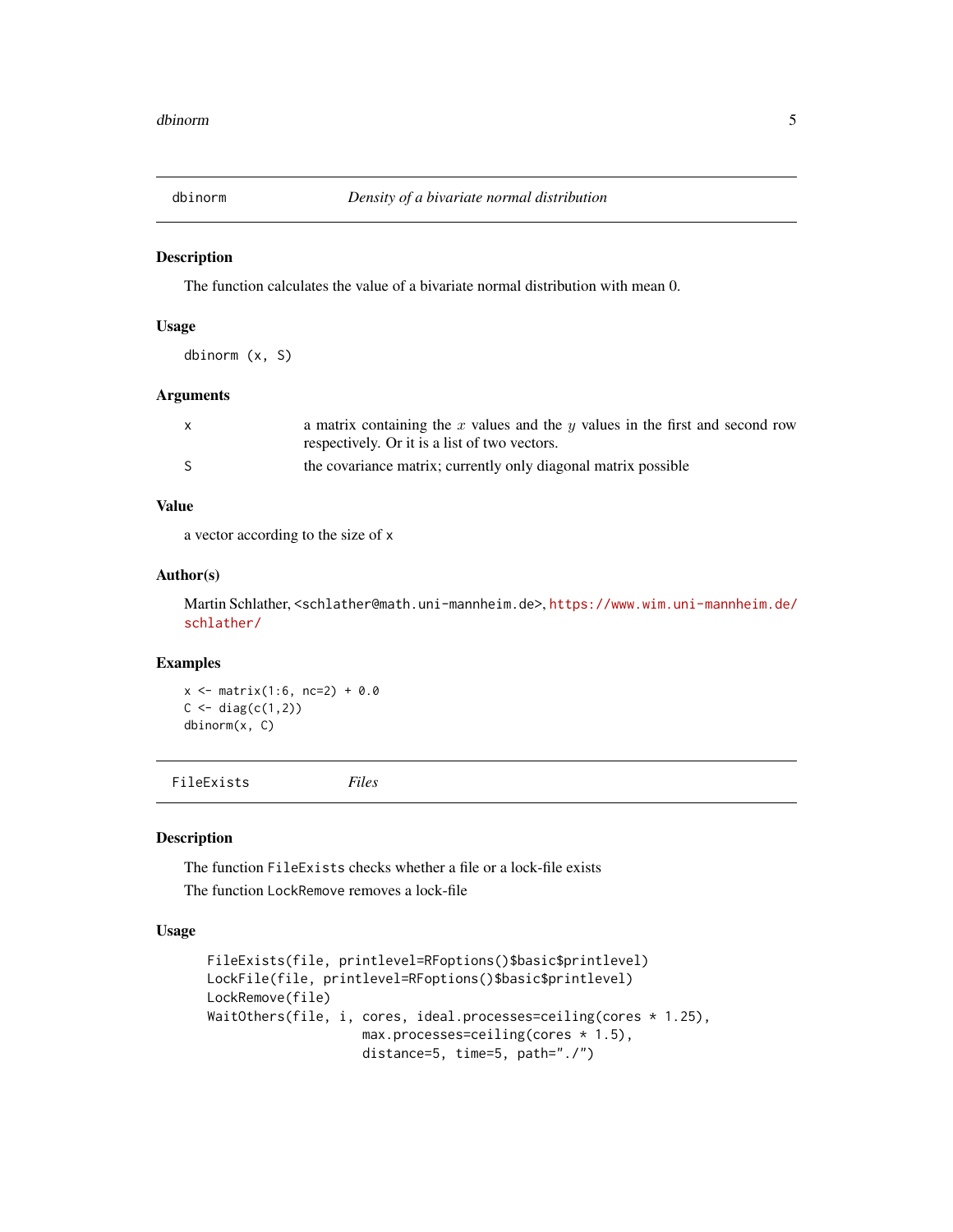#### **Arguments**

| file       | name of the data file                                                 |
|------------|-----------------------------------------------------------------------|
| printlevel | if PrintLevel <= 1 no messages are displayed                          |
| i          | integer; current value of process, usually the number of a loop index |
| cores      | the number of cores on the machine                                    |
|            | ideal.processes, max.processes, distance                              |
|            | integer. See Details                                                  |
| time       | in minutes a process waits until it rechecks its environment          |
| path       | the current path of file                                              |

# Details

FileExists checks whether file or file.lock exists. If none of them exists file.lock is created and hostname and PID are written into file.lock. This is useful if several processes use the same directory. Further, it is checked whether another process has tried to create the same file in the same instance. In this case FileExists returns for at least one of the processes that file.lock has already been created.

LockFile is the same as FileExists except that it does not check whether file already exists.

WaitOthers waits for others if more than ideal.processes processes have their value is less than i or if more than cores processes have their value is less than i-distance. It also waits if there are alreay max.processes are active. Note that WaitOthers write a file with ending '.wait', which is also deleted be LockRemove.

#### Value

FileExists returns

|    | if file already exists                                                              |
|----|-------------------------------------------------------------------------------------|
|    | if file.lock already exists                                                         |
|    | if file.lock was tried to be created, but another process inferred and got priority |
| Ø. | otherwise, file and file.lock did not exist and file.lock has been created          |
|    |                                                                                     |

# Author(s)

Martin Schlather, <schlather@math.uni-mannheim.de>, [https://www.wim.uni-mannheim.de/](https://www.wim.uni-mannheim.de/schlather/) [schlather/](https://www.wim.uni-mannheim.de/schlather/)

# Examples

```
## Not run:
## the next command checks whether the file 'data.rda'
## or the file 'data.rda.lock' exists. If so, a positive
## value is returned. If not, the file 'data.rda.lock'
## is created and the value 0 returned.
FileExists("data.rda")
```
## the next command deletes the file 'data.rda.lock'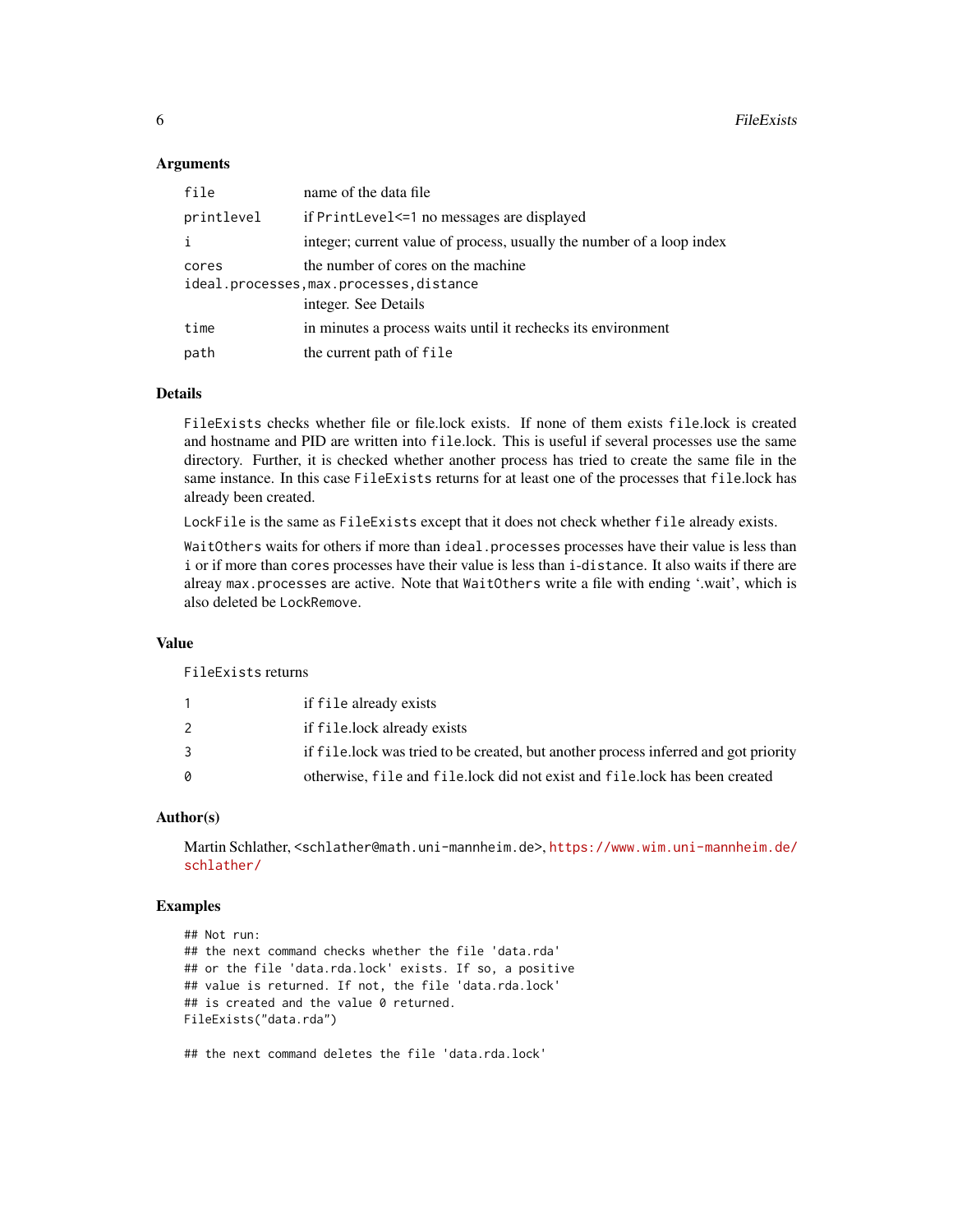#### <span id="page-6-0"></span>gauss  $\overline{7}$

```
LockRemove("data.rda")
```

```
## End(Not run)
```
#### gauss *Gaussian Covariance Model*

# Description

gauss is a stationary isotropic covariance model. The corresponding covariance function only depends on the distance  $r \geq 0$  between two points and is given by

$$
C(r) = e^{-r^2}
$$

#### Usage

gauss(x, derivative=0)

#### Arguments

x numerical vector; for negative values the modulus is used derivative value in 0:4.

# Value

If derivative=0, the function value is returned, otherwise the derivativeth derivative.

A vector of length(x) is returned; nu is recycled; scaling is recycled if numerical.

# Author(s)

Martin Schlather, <schlather@math.uni-mannheim.de>, [https://www.wim.uni-mannheim.de/](https://www.wim.uni-mannheim.de/schlather/) [schlather/](https://www.wim.uni-mannheim.de/schlather/)

# References

Gelfand, A. E., Diggle, P., Fuentes, M. and Guttorp, P. (eds.) (2010) *Handbook of Spatial Statistics.* Boca Raton: Chapman & Hall/CRL.

Stein, M. L. (1999) *Interpolation of Spatial Data.* New York: Springer-Verlag

```
x \le -3confirm(gauss(x), exp(-x^2))
```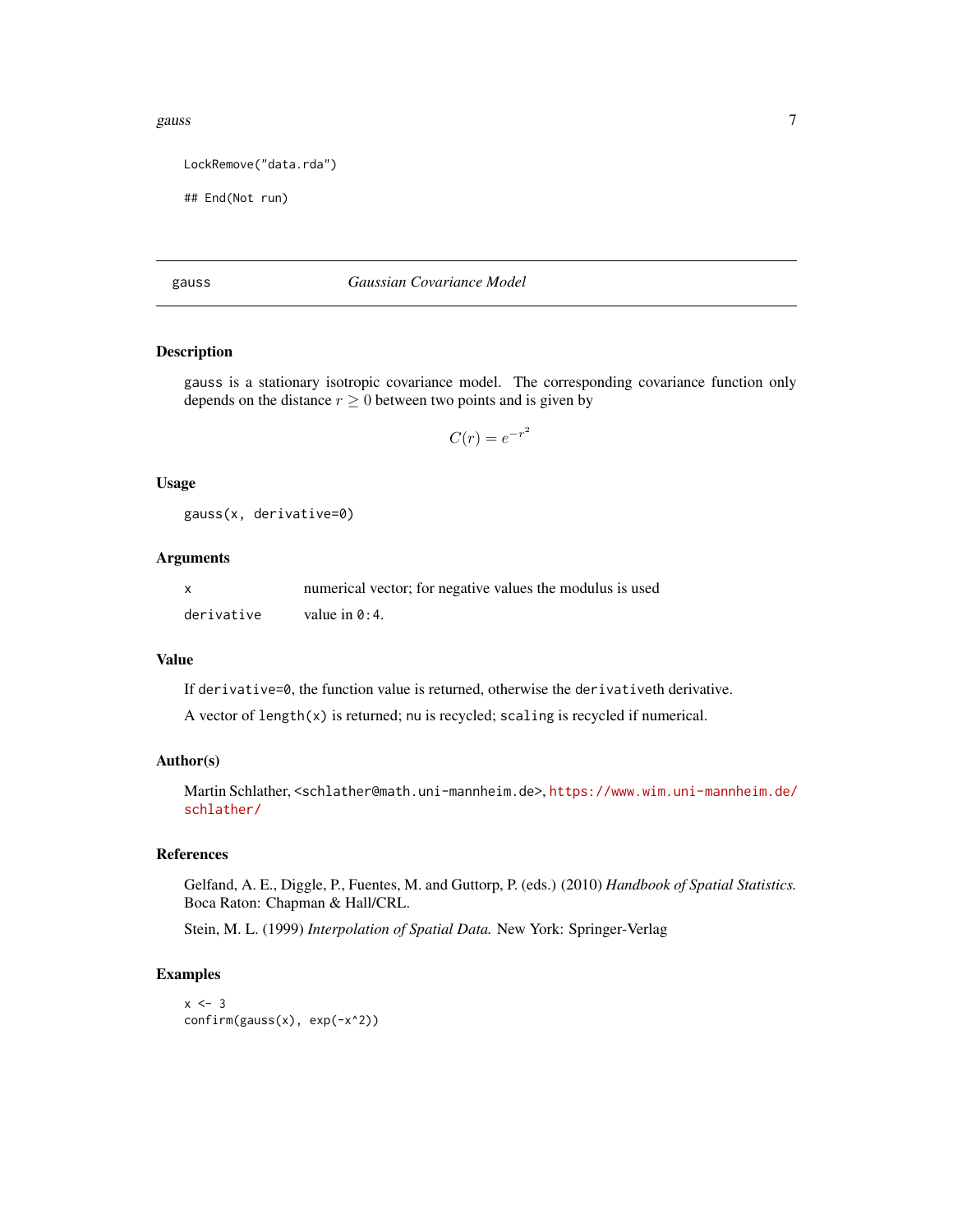<span id="page-7-0"></span>

# Description

The functions hostname and pid return the host name and the PID, respectively.

#### Usage

hostname() pid()

#### Details

If R runs on a unix platform the host name and the PID are returned, otherwise the empty string and naught, respectively.

# Value

| hostname | returns a string            |
|----------|-----------------------------|
| pid      | returns an unsigned integer |

#### Author(s)

Martin Schlather, <schlather@math.uni-mannheim.de>, [https://www.wim.uni-mannheim.de/](https://www.wim.uni-mannheim.de/schlather/) [schlather/](https://www.wim.uni-mannheim.de/schlather/)

# Examples

```
cat("The name of your computer is '", hostname(),
    "'. Your R program has current pid ", pid(), ".\n", sep="")
```
Instruction Set *CPU instruction set*

# Description

The function checks whether a certain instruction is used (missed) under the current compilation of a package.

```
uses.simd.instruction(which=NULL, pkgs=NULL)
misses.simd.instruction(which=NULL, pkgs=NULL)
```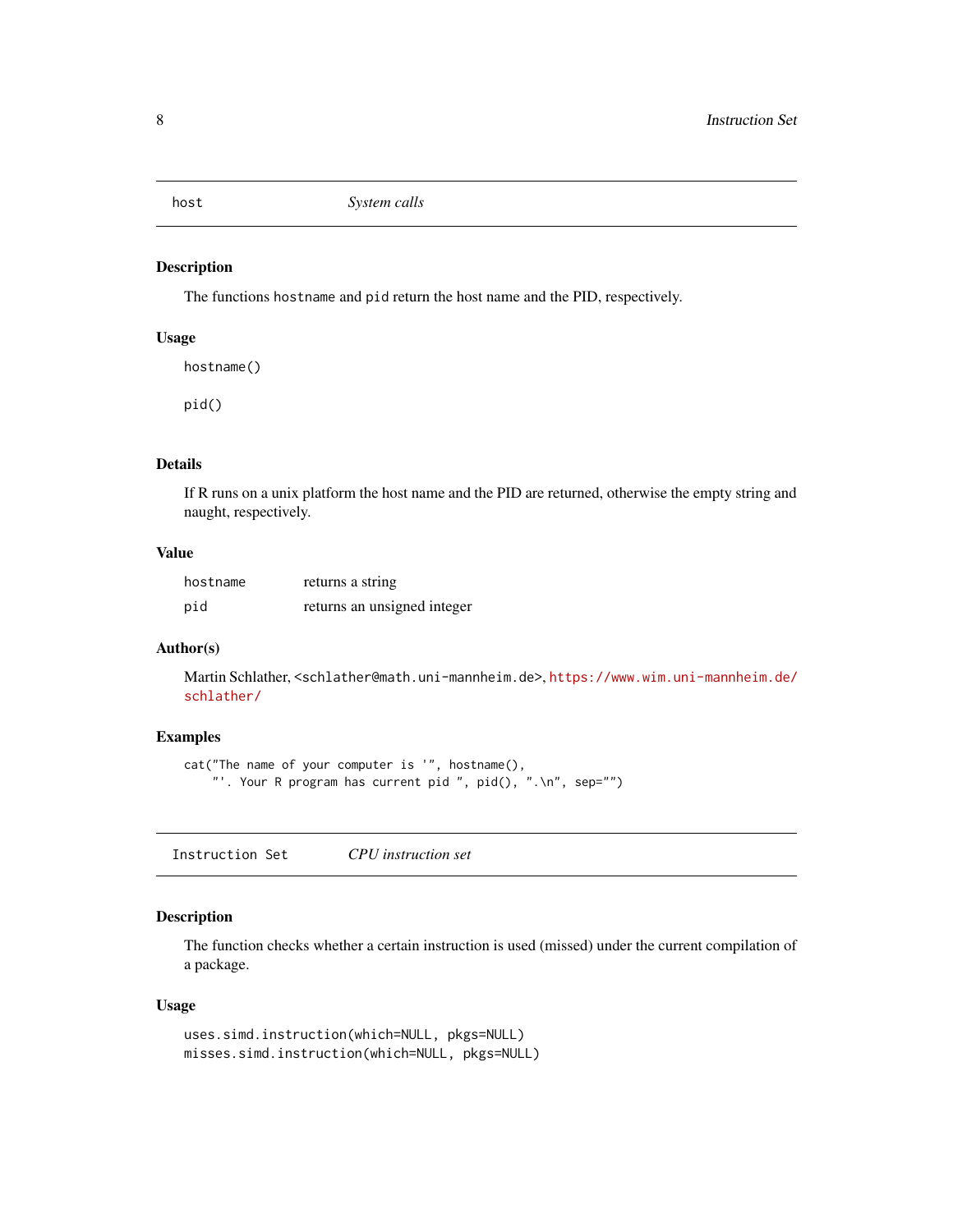#### <span id="page-8-0"></span>Arguments

| which | character vector with values in "SSE2", "SSSE3", "AVX", "AVX2", "CUDA" |
|-------|------------------------------------------------------------------------|
| pkgs  | character vector or missing.                                           |

# Value

logical vector of length which or matrix with number of rows equal to the length of which. An element is TRUE if the instruction set is used (missed) by the package.

If an arguments is NULL all available information is given.

# Author(s)

Martin Schlather, <schlather@math.uni-mannheim.de>, [https://www.wim.uni-mannheim.de/](https://www.wim.uni-mannheim.de/schlather/) [schlather/](https://www.wim.uni-mannheim.de/schlather/)

# Examples

```
uses.simd.instruction()
misses.simd.instruction()
```
Internal functions *Internal functions*

# Description

These functions are internal and should not be used.

```
checkExamples(exclude = NULL, include=1:length(.fct.list),
               ask=FALSE, echo=TRUE, halt=FALSE, ignore.all = FALSE,
               path=package, package = "RandomFields",
               read.rd.files=TRUE, local = FALSE, libpath = NULL,
              single.runs = FALSE, reset, catcherror=TRUE)
Dependencies(pkgs = all.pkgs, dir = "Dependencies",
                         install = FALSE, check=TRUE, reverse=FALSE,
   package="RandomFields")
debugging_level()
```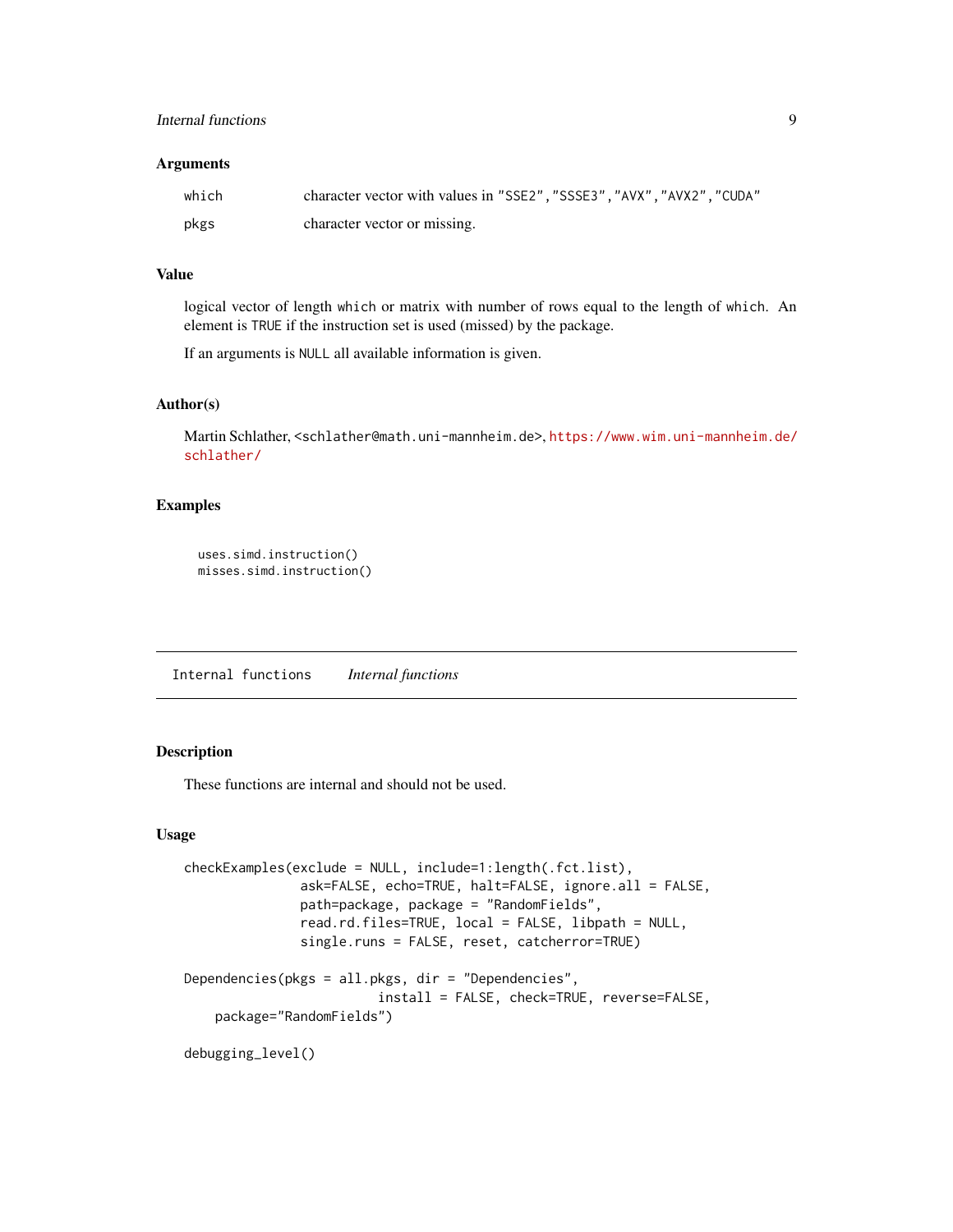<span id="page-9-0"></span>10 matern matern matern matern matern matern matern matern matern matern matern matern matern matern matern matern matern matern matern matern matern matern matern matern matern matern matern matern matern matern matern ma

#### Arguments

exclude, include, ask, echo, halt, ignore.all, path, package, read.rd.files, local, libpath, single.runs, internal; ignore.all refers to the 'all' export statement in the namespace – whether this should be ignored. If read.rf.files is TRUE or a path to the Rd files, then the man pages are analysed to get all examples; ignore.all is then ignored. If FALSE only examples of functions (which are searched in the environments) are run. pkgs, dir,install, check, reverse internal

#### Author(s)

Martin Schlather, <schlather@math.uni-mannheim.de>, [https://www.wim.uni-mannheim.de/](https://www.wim.uni-mannheim.de/schlather/) [schlather/](https://www.wim.uni-mannheim.de/schlather/)

#### Examples

## internal function: no examples given

<span id="page-9-2"></span>matern *Whittle-Matern Model*

#### <span id="page-9-1"></span>Description

matern calculates the Whittle-Matern covariance function (Soboloev kernel).

The Whittle model is given by

$$
C(r) = W_{\nu}(r) = 2^{1-\nu} \Gamma(\nu)^{-1} r^{\nu} K_{\nu}(r)
$$

where  $\nu > 0$  and  $K_{\nu}$  is the modified Bessel function of second kind. The Matern model is given by

$$
C(r) = \frac{2^{1-\nu}}{\Gamma(\nu)} (\sqrt{2\nu}r)^{\nu} K_{\nu}(\sqrt{2\nu}r)
$$

The Handcock-Wallis parametrisation equals

$$
C(r) = \frac{2^{1-\nu}}{\Gamma(\nu)} (2\sqrt{\nu}r)^{\nu} K_{\nu} (2\sqrt{\nu}r)
$$

```
whittle(x, nu, derivative=0,
      scaling=c("whittle", "matern", "handcockwallis"))
matern(x, nu, derivative=0,
      scaling=c("matern", "whittle", "handcockwallis"))
```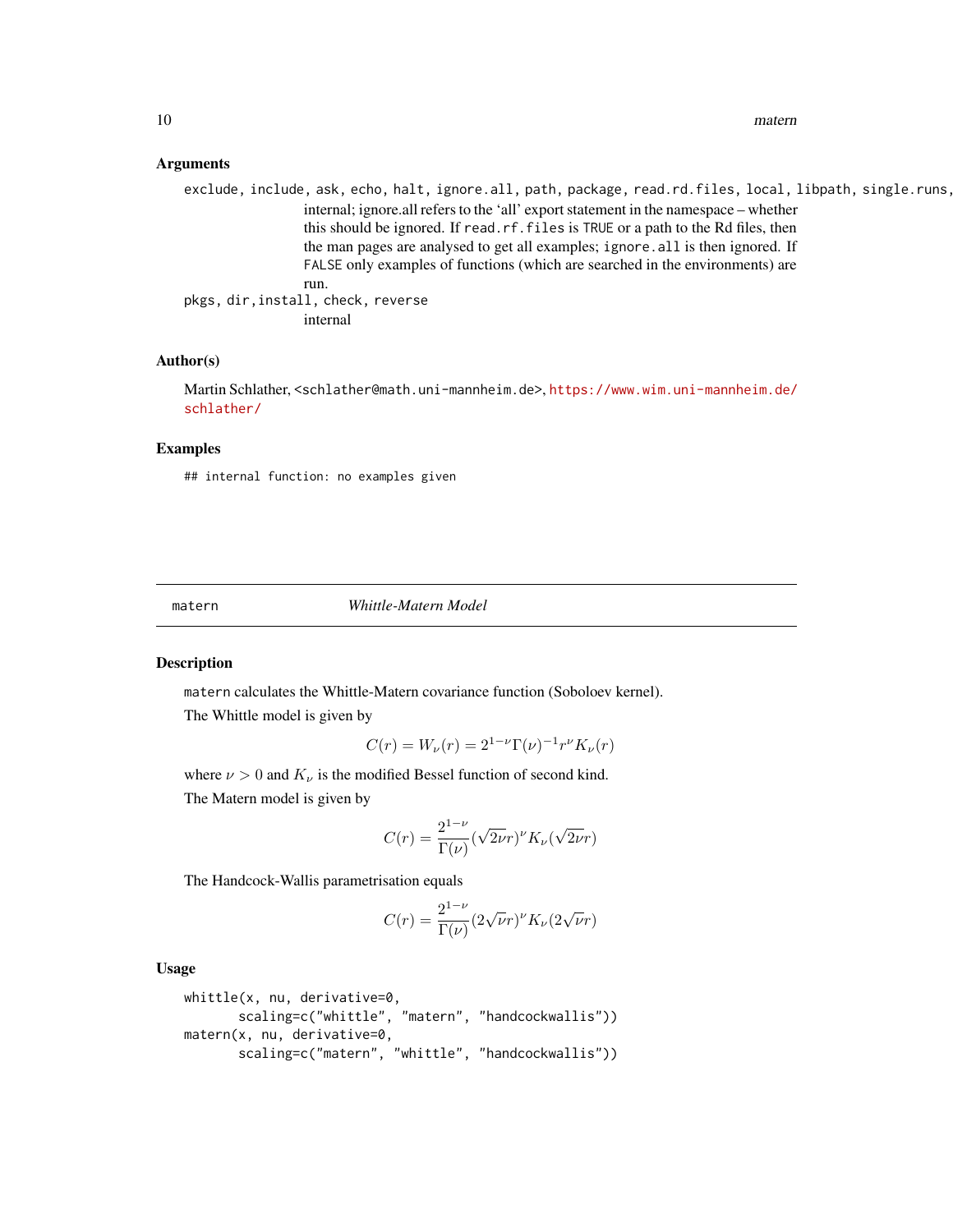#### <span id="page-10-0"></span>matern 11

#### **Arguments**

| $\mathsf{x}$ | numerical vector; for negative values the modulus is used      |
|--------------|----------------------------------------------------------------|
| nu           | numerical vector with positive entries                         |
| derivative   | value in $0:4$ .                                               |
| scaling      | numerical vector of positive values or character; see Details. |

# Value

If derivative=0, the function value is returned, otherwise the derivativeth derivative.

A vector of length(x) is returned; nu is recycled; scaling is recycled if numerical.

If scaling has a numerical values  $s$ , the covariance model equals

$$
C(r) = \frac{2^{1-\nu}}{\Gamma(\nu)} (s\sqrt{\nu}r)^{\nu} K_{\nu} (s\sqrt{\nu}r)
$$

The function values are rather precise even for large values of nu.

#### Author(s)

Martin Schlather, <schlather@math.uni-mannheim.de>, [https://www.wim.uni-mannheim.de/](https://www.wim.uni-mannheim.de/schlather/) [schlather/](https://www.wim.uni-mannheim.de/schlather/)

# References

Covariance function

- Chiles, J.-P. and Delfiner, P. (1999) *Geostatistics. Modeling Spatial Uncertainty.* New York: Wiley.
- Gelfand, A. E., Diggle, P., Fuentes, M. and Guttorp, P. (eds.) (2010) *Handbook of Spatial Statistics.* Boca Raton: Chapman & Hall/CRL.
- Guttorp, P. and Gneiting, T. (2006) Studies in the history of probability and statistics. XLIX. On the Matern correlation family. *Biometrika* 93, 989–995.
- Handcock, M. S. and Wallis, J. R. (1994) An approach to statistical spatio-temporal modeling of meteorological fields. *JASA* 89, 368–378.
- Stein, M. L. (1999) *Interpolation of Spatial Data Some Theory for Kriging.* New York: Springer.

#### See Also

#### [nonstwm](#page-11-1)

```
x \le -3confirm(matern(x, 0.5), exp(-x))
confirm(matern(x, Inf), gauss(x/sqrt(2)))
confirm(matern(1:2, c(0.5, Inf)), exp(-(1:2)))
```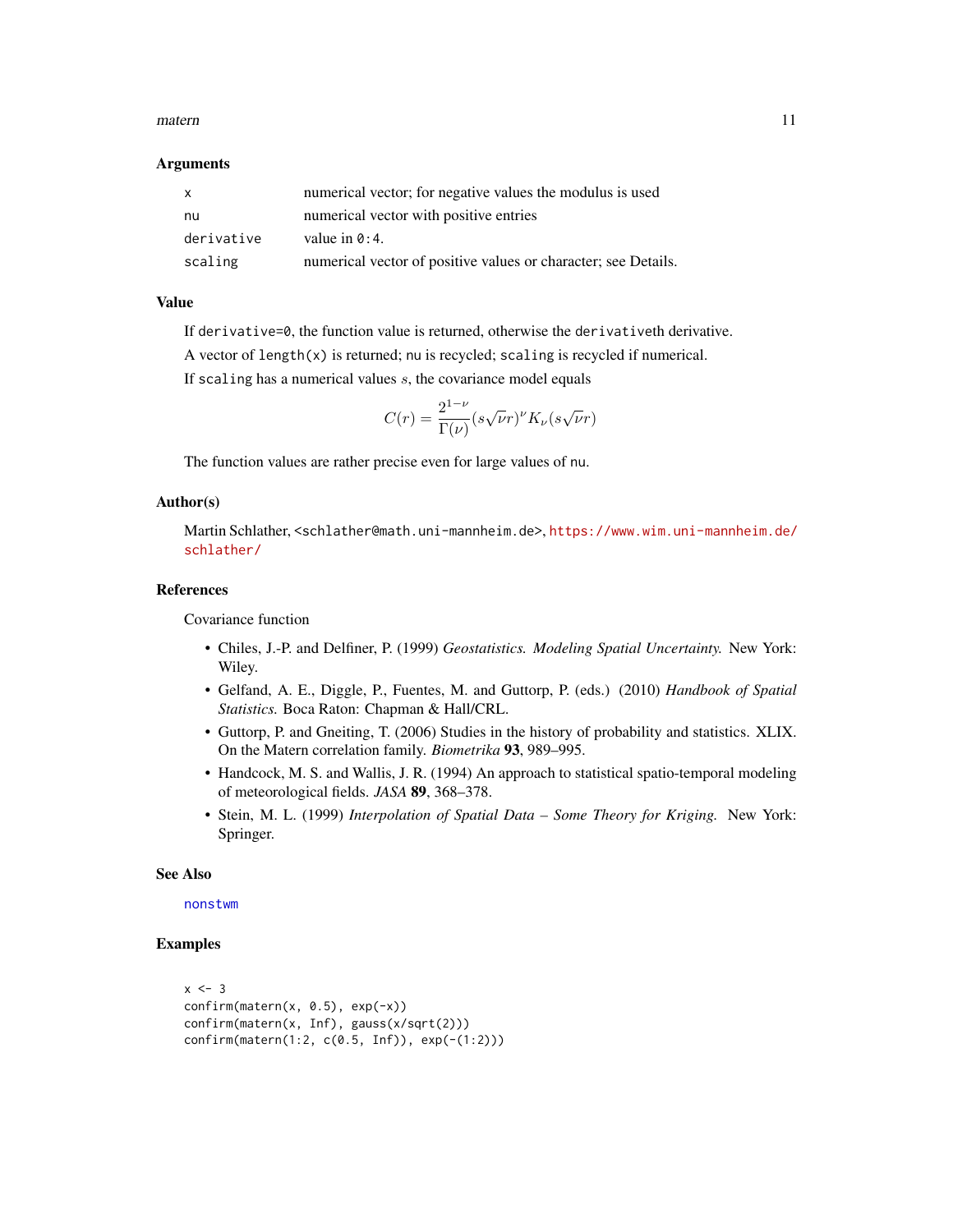<span id="page-11-1"></span><span id="page-11-0"></span>

#### Description

The non-stationary Whittle-Matern model  $C$  is given by

$$
C(x, y) = \Gamma(\mu)\Gamma(\nu(x))^{-1/2}\Gamma(\nu(y))^{-1/2}W_{\mu}(f(\mu)|x - y|)
$$

where  $\mu = [\nu(x) + \nu(y)]/2$ , and  $\nu$  must a positive function.

 $W_{\mu}$  is the covariance function [whittle](#page-9-1).

The function  $f$  takes the following values

```
scaling = "whittle": f(\mu) = 1scaling = "matern" : f(\mu) = \sqrt{2\nu}scaling = "handcockwallis": f(\mu) = 2\sqrt{\nu}scaling = s, numerical : f(\mu) = s * \sqrt{n\mu}
```
# Usage

```
nonstwm(x, y, nu, log=FALSE,
        scaling=c("whittle", "matern", "handcockwallis"))
```
#### Arguments

| x, y    | numerical vectors of the same length                                   |
|---------|------------------------------------------------------------------------|
| nu      | positive value or a function with positive values and x as argument    |
| log     | logical. If TRUE the logirithm of the covariance function is returned. |
| scaling | positive value or character; see Details.                              |

# Value

A single value is returned.

## Author(s)

Martin Schlather, <schlather@math.uni-mannheim.de>, [https://www.wim.uni-mannheim.de/](https://www.wim.uni-mannheim.de/schlather/) [schlather/](https://www.wim.uni-mannheim.de/schlather/)

# References

• Stein, M. (2005) Nonstationary Spatial Covariance Functions. Tech. Rep., 2005

# See Also

[matern](#page-9-2).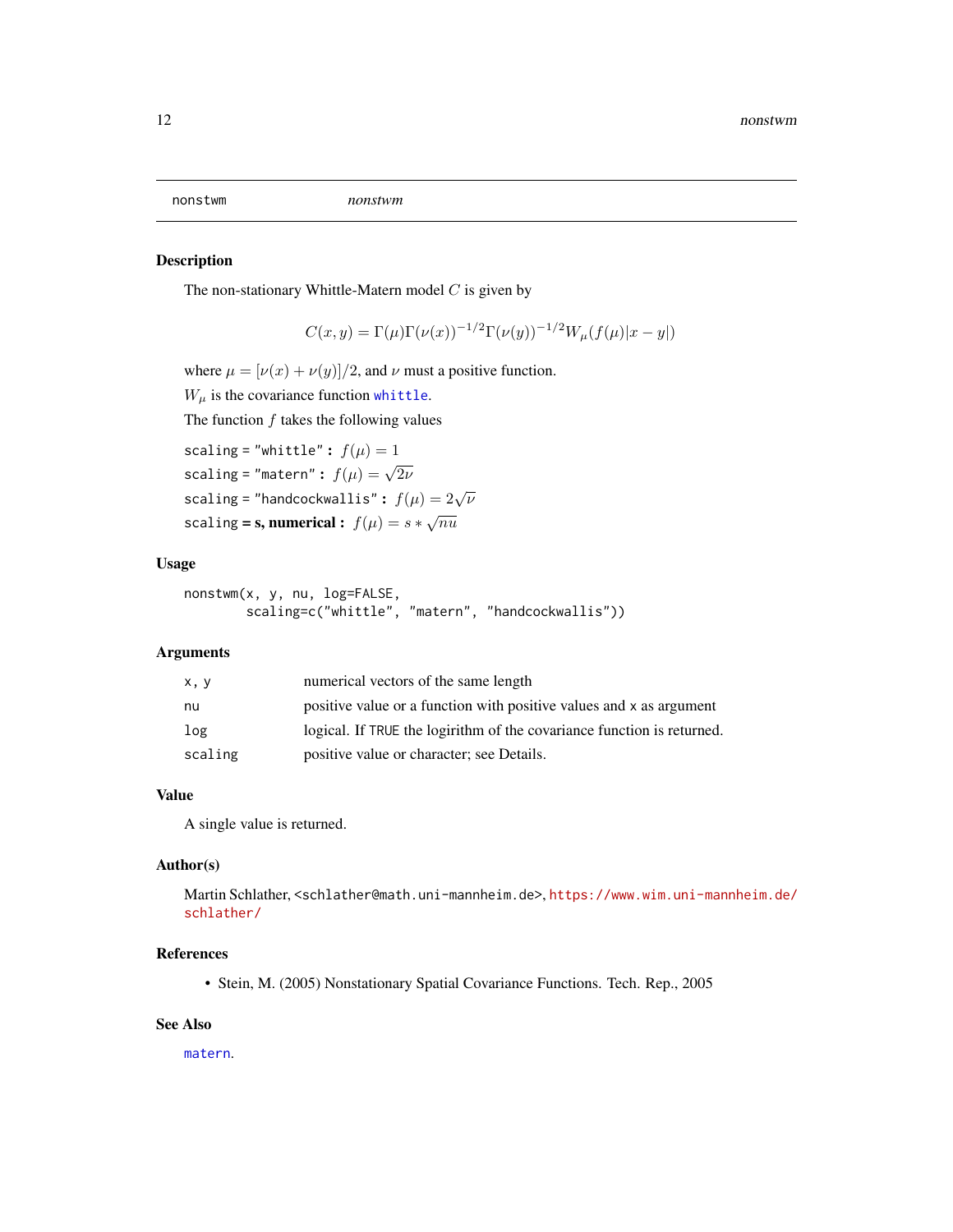#### <span id="page-12-0"></span>orderx and the contract of the contract of the contract of the contract of the contract of the contract of the contract of the contract of the contract of the contract of the contract of the contract of the contract of the

# Examples

nonstwm(2, 1, sin)

# <span id="page-12-1"></span>orderx *Ordering Permutation*

# Description

orderx has the same functionality as [order](#page-0-0), except that orderx(...,from=from,to=to) is the same as order[from:to]

# Usage

```
orderx(x, from=1, to=length(x), decreasing=FALKE, na last = NA)
```
# Arguments

| <b>X</b>   | an atomic vector                                                                                                                                                          |
|------------|---------------------------------------------------------------------------------------------------------------------------------------------------------------------------|
| from.to    | $order(,from=from,to=to) equals order()[from:to]$                                                                                                                         |
| decreasing | logical. Should the sort order be increasing or decreasing?                                                                                                               |
| na.last    | for controlling the treatment of NAs. If TRUE, missing values in the data are put<br>last; if FALSE, they are put first; if NA, they are removed (see the Notes in order) |

# Details

The smaller the difference to-from is compared to the length of x, the faster is orderx compared to [order.](#page-0-0)

Particularly, orderx(...,from=k,to=k) is much faster than order(...)[k].

orderx is never really slower than order.

For further details see [order.](#page-0-0)

# Value

integer vector of length to-from+1.

# Author(s)

Martin Schlather, <schlather@math.uni-mannheim.de>, [https://www.wim.uni-mannheim.de/](https://www.wim.uni-mannheim.de/schlather/) [schlather/](https://www.wim.uni-mannheim.de/schlather/)

# See Also

[sortx](#page-25-1)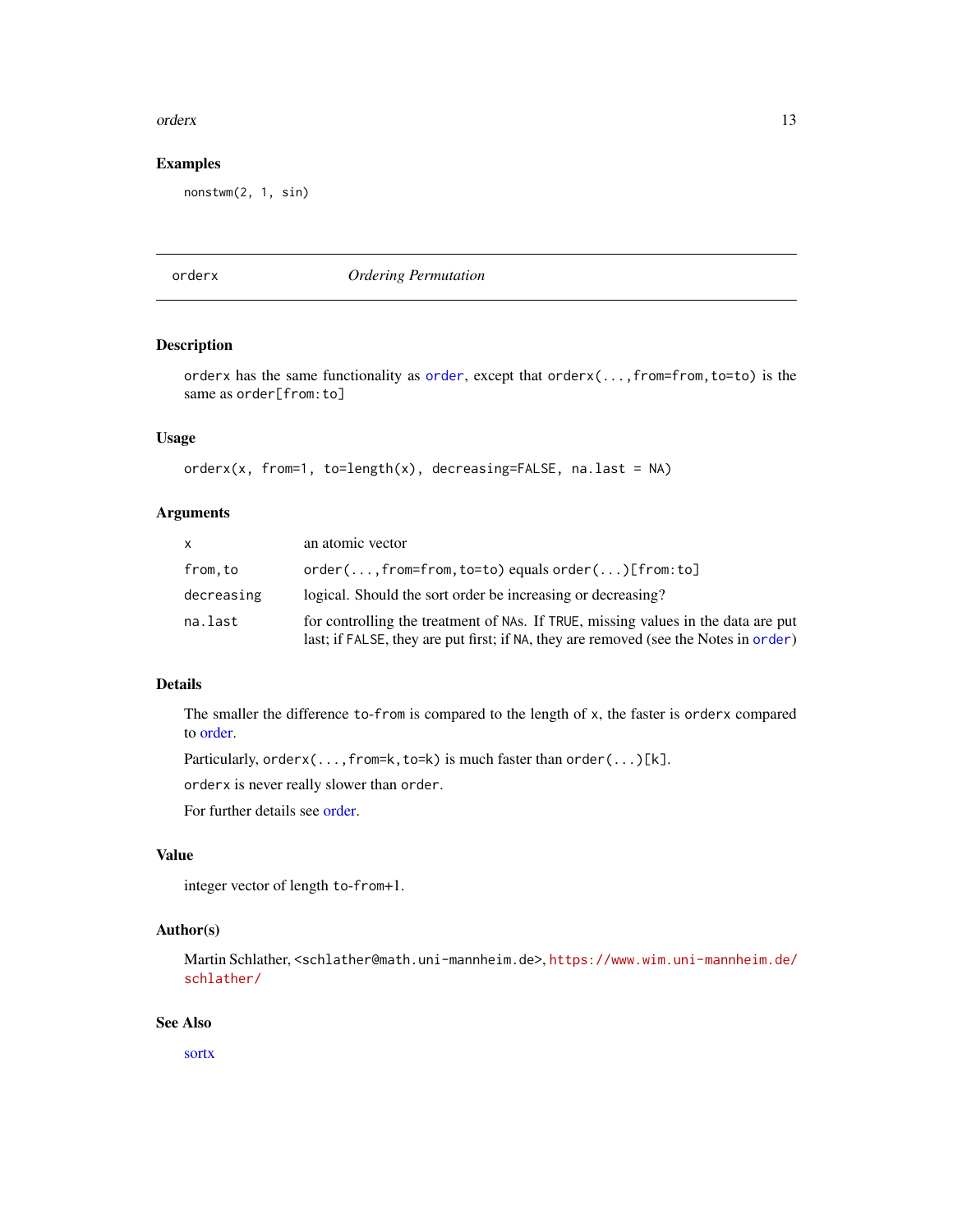# Examples

```
x \leftarrow runif(10^6)k < -10system.time(y<-order(x)[1:k])
system.time(z <- orderx(x, from=1, to=k)) ## much faster
stopifnot(all(x[y ]== x[z])) ## same result
```
Print *Print method returning also the names automatically*

# Description

prints variable names and the values

# Usage

Print(..., digits =  $6$ , empty.lines = 2)

# Arguments

| $\cdot$ $\cdot$ $\cdot$ | any object that can be print-ed |
|-------------------------|---------------------------------|
| digits                  | see print                       |
| empty.lines             | number of leading empty lines   |

#### Value

prints the names and the values; for vectors cat is used and for lists str

# Author(s)

Martin Schlather, <schlather@math.uni-mannheim.de>, [https://www.wim.uni-mannheim.de/](https://www.wim.uni-mannheim.de/schlather/) [schlather/](https://www.wim.uni-mannheim.de/schlather/)

```
a \leq -4b <- list(c=5, g=7)
m \leftarrow matrix(1:4, nc=2)Print(a, b, m)
```
<span id="page-13-0"></span>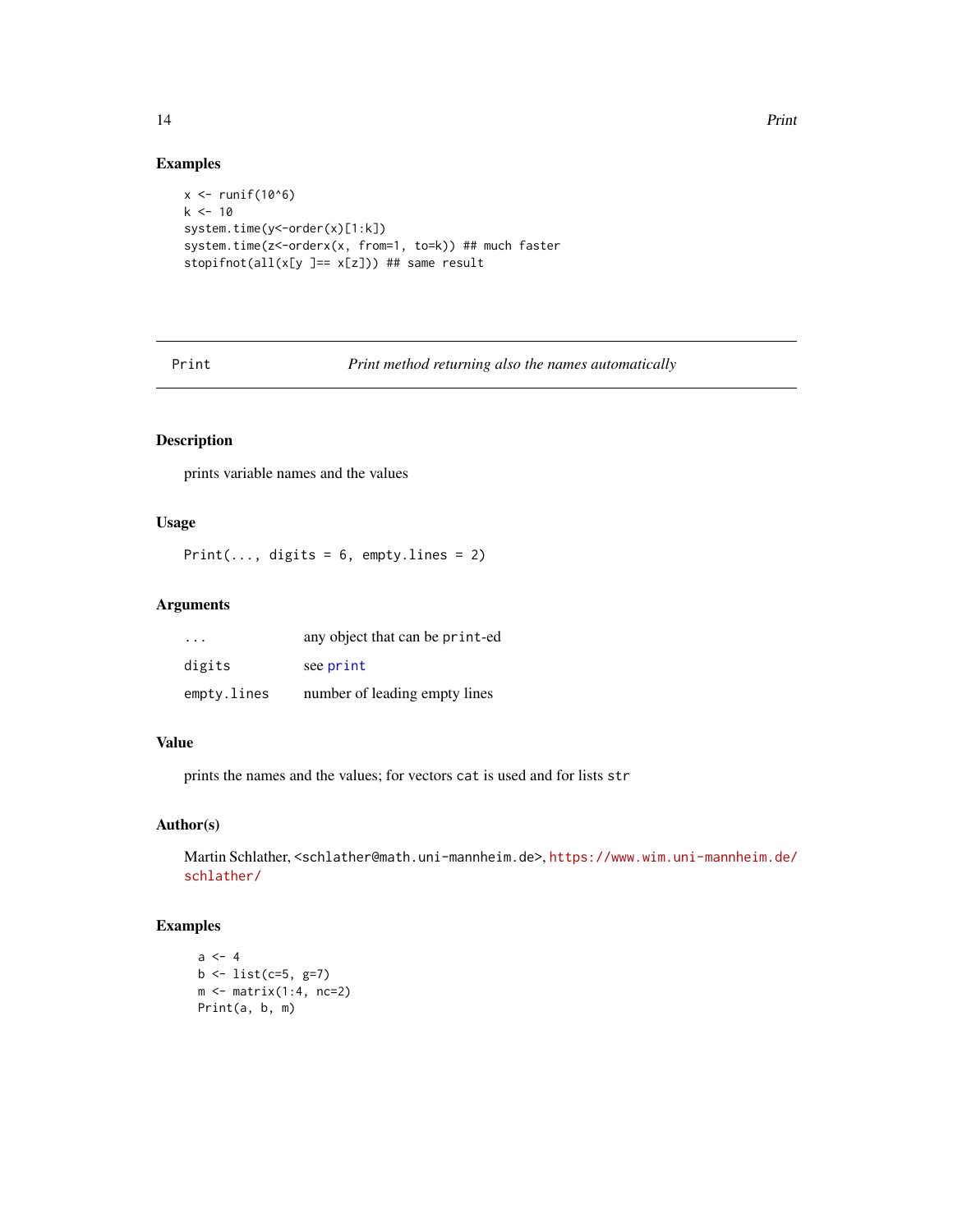<span id="page-14-1"></span><span id="page-14-0"></span>

#### Description

[RFoptions](#page-14-1) sets and returns control arguments for the analysis and the simulation of random fields

#### Usage

RFoptions(..., no.class=FALSE, install.control=NULL)

#### Arguments

... arguments in tag = value form, or a list of tagged values. See 'Details' for options in package RandomFieldsUtils.

no.class logical. If TRUE the list is returned without class specification.

install.control

list. See Details, Part 2.

# **Details**

The subsections below comment on

- 1. basic: Basic options
- 2. install.control
- 3. installNrun: Options for installation and running
- 4. solve: Options for solving linear systems
- 5. Reserved words

#### 1. Basic options

asList logical. Lists of arguments are treated slightly different from non-lists. If asList=FALSE they are treated the same way as non-lists. This options being set to FALSE after calling RFoptions it should be set as first element of a list.

Default: TRUE

cores Number of cores for multicore algorithms; currently only used for the Cholesky decomposition.

Default : 1 if the package has been compiled with standard flags of CRAN and  $0.75 \star$  $cores() + 0.25 * cups()$  else.

Note that cores has not effect if set locally in this package or in package miraculix.

cPrintlevel cPrintlevel is automatically set to printlevel when printlevel is changed. Standard users will never use a value higher than 3.

# 0 : no messages

- 1 : messages and warnings when the user's input looks odd
- 2 : messages (and internal errors) documenting the choice of the simulation method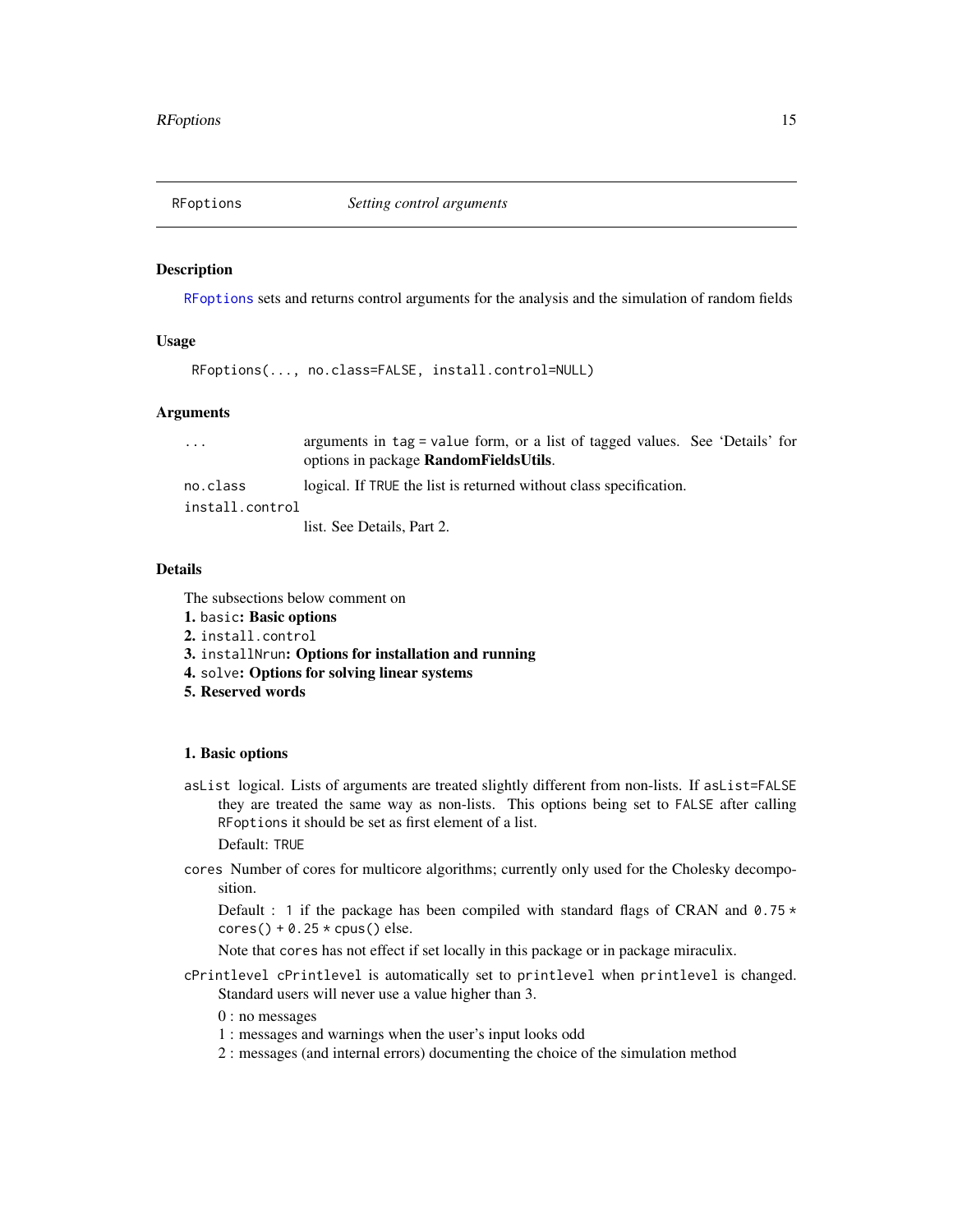- 3 : further user relevant informations
- 4 : information on recursive function calls
- 5 : function flow information of central functions
- 6 : errors that are internally treated
- 7 : details on building up the covariance structure
- 8 : details on taking the square root of the covariance matrix
- 9 : details on intermediate calculations
- 10 : further details on intermediate calculations

Note that printlevel works on the R level whereas cPrintlevel works on the C level. cPrintlevel should be changed only globally.

Default: 1

efficient logical. If TRUE then always the most time efficient code is used.

Default: TRUE. It is strongly recommended to retain this value.

helpinfo logical. If TRUE then additional information is printed for more efficient programming in R.

Default: TRUE

- printlevel If printlevel $\leq 0$  there is not any output on the screen. The higher the number the more tracing information is given. Standard users will never use a value higher than 3.
	- 0 : no messages
	- 1 : important (error) messages and warnings
	- 2 : less important messages
	- 3 : details, but still for the user
	- 4 : recursive call tracing
	- 5 : function flow information of large functions
	- 6 : errors that are internally treated
	- 7 : details on intermediate calculations
	- 8 : further details on intermediate calculations

# Default: 1

seed integer (currently only used by the package RandomFields). If NULL or NA

set. seed is not called. Otherwise,

set.seed(seed) is set before any simulations are performed.

If the argument is set locally, i.e., within a function, it has the usual local effect. If it is set globally, i.e. by RFoptions the seed is fixed for all subsequent calls.

If the number of simulations n is greater than one and if RFoptions(seed=seed) is set, the *i*th simulation is started with the seed 'seed+ $i - 1$ '.

- skipchecks logical. If TRUE, several checks whether the given parameter values and the dimension are within the allowed range is skipped. Do not change the value of this variable except you really know what you do.
	- Default: FALSE

verbose logical. If FALSE it identical to printlevel = 1 else to printlevel = 2.

bigendian logical. Read only.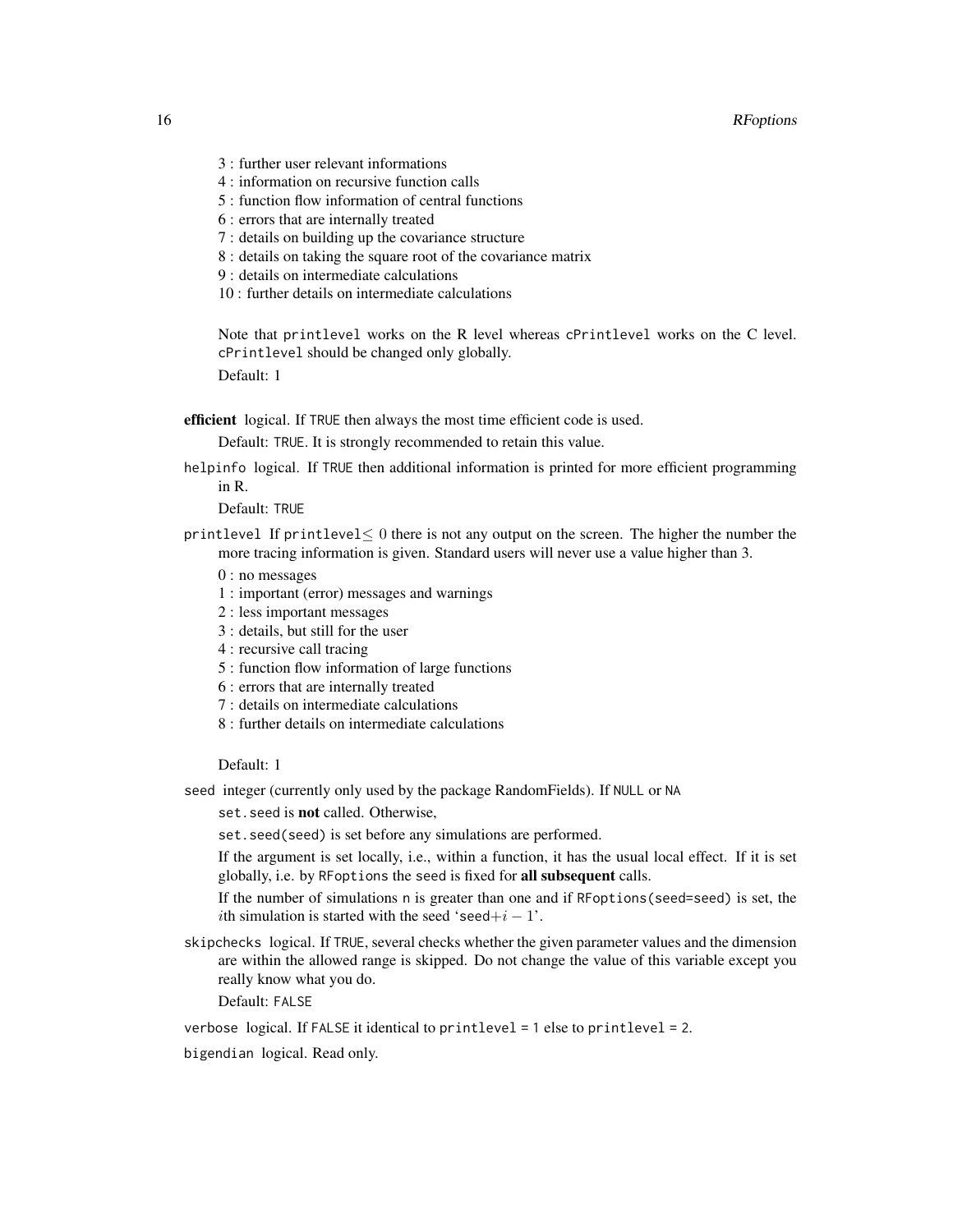#### <span id="page-16-0"></span>RFoptions and the contract of the contract of the contract of the contract of the contract of the contract of the contract of the contract of the contract of the contract of the contract of the contract of the contract of

2. install.control: Details on argument install.control install.control may contain any argument of [install.packages](#page-0-0) except type. This options is currently tailored for MS and Linux on Intel machines, only. The argument configure. args

may not contain 'CXX\_FLAGS' which should be passed as an extra argument with the list.

Note that if this argument is given (even with value NULL), an immediate installation takes place. In case the user tries to force to install 0 packages, an overview over the packages is given. If the user is asked whether re-installation shall take place, user can pass arguments to install.packages, e.g., "quiet=FALSE".

If install.control is given, no further argument may be passed to RFoptions.

Additional components of install.control and special behaviours are:

path the path to the locally saved tar balls

verbose, quiet They affect also the behaviour of RFoptions.

- force TRUE reinstallation of all attached libraries based on and including RandomFieldsUtils. I.e., RFoptions(install.control=list(force=TRUE)) is the strongest form of forcing reinstallation.
	- FALSE In case some packages have to be re-installed the user will be asked.
	- not given reinstallation of the attached libraries based on and including RandomFieldsUtils that have not been tried yet in the current session.

pkgs=NULL brief overview over the installed packages based on RandomFieldsUtils

- CROSS logical or character. CROSS is passed to 'configure.ac'.
	- "noflag" No extra compiler flag is set with respect to SIMD. This is the default.
	- TRUE each file is compiled with its specific SIMD/AVX compiler flags; this guarantees the compatiblity on a plattform with different sets of kernels. No SIND/AVX flag should be given by the user. Cross-compilation supported; no check is performed whether the code would run on the compiling CPU.
	- "nosimd" It is assumed that no SIMD is available and the flag "-no-sse2" is set (if possible).
	- "sse2" Same behaviour as TRUE, but all CPUs have at least "sse2" available.
	- "sse3", "ssse3", "sse41", "avx", "avx2" Alternatives to "sse2". Giving the highest guaranteed SIMD recognition leads to the most efficient code.
	- FALSE each file is compiled with all SIMD/AVX flags recognized by both the CPU and the compiler (no cross-compilation); users may add their own SIMD/AVX flags. This might lead to faster code, but which is not downwards compatible.
	- NA Same as FALSE except that the flag -mno-sse2 is set when no SIMD is needed or used.

This option can be set to "avx" interactively if install="ask".

- CC\_FLAGS character. Flags passed to 'configure.ac'.
- SIMD\_FLAGS character. A subset of "sse2", "sse3", "ssse3", "sse41", "avx", "avx2", "arch=xxx", etc. which will be tried instead of default flags. SIMD\_FLAGS is passed to 'configure.ac'.
- LOCAL\_ONLY logical. If TRUE, the web is not searched for the latest version of the package.
- MEM\_IS\_ALIGNED logical. If TRUE, then the memory is assumed to be aligned. If FALSE then the SIMD load commands  $\text{mm}_{\pm}$  and  $\text{m}_{\pm}$  are replaced by  $\text{mm}_{\pm}$  and  $\text{m}_{\pm}$ . If given, then force is set to TRUE.
- USE\_GPU logical. Force or hinder the compilation for the GPU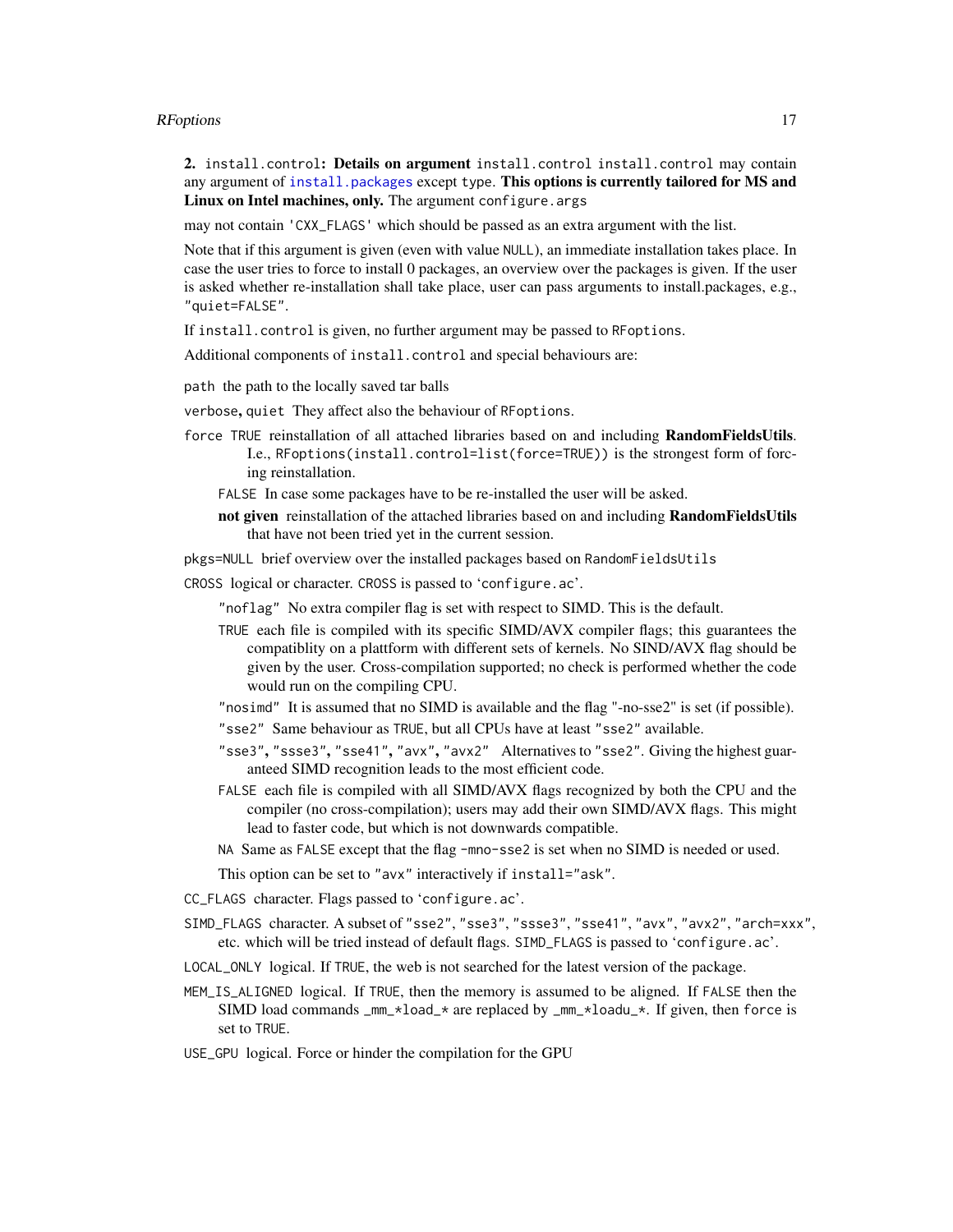#### 3. installNrun: Options for installing and for determining basic behaviour

install character. Only used by linux systems and alike including macOS The default by CRAN is that SIMD/AVX cannot be used at full extend. install determines what the action if the compiled version does not use the full CPU capacities. Since the use of GPU is heavily hardware dependent, its auto-recompilation is only performed in tow line of an AVX recompilation. The users usually use

"no" no re-installation

- "ask" asks whether the library should be reinstalled, using the full capacity of the CPU according to the package.
- "install" performs the auto-recompilation without asking. Note that only the command RFoptions(install.control=list(force=TRUE)) forces re-compilation of the currently loaded packages that are based on RandomFieldsUtils.

Note that, in each session, a package can be reinstalled only. This feature avoids trying to run jobs that cannot be done (e.g.) due to missing programs of the OS). See argument install.control for overwriting this behaviour.

Default: at starting point it is "ask" or "no", but the value may change during the session.

- installPackages logical. Read only. Indicates whether packages are left to be re-installed. RFoptions(install="no") sets it to FALSE. RFoptions(install="no",install="ask") sets it to TRUE.
- kahanCorrection obsolete. logical. If TRUE, the Kahan summation algorithm is used for calculating scalar products.

Default: false

la\_mode determines

- LA\_AUTO, "auto" If a graphic card is recognized, LA\_GPU is used. In all other cases the default is primarily LA\_R. Only on linux systems, the package peforms a simple speed test and takes LA\_INTERN if it is faster than LA\_R; the time, hence the choice, depends also on the number of cores used.
- LA\_INTERN, "intern" mostly own algorithms, often based on SIMD/AVX. This option is of interest only if no advanced BLAS/LAPACK has been compiled into R

LA\_R, "R" BLAS/LAPACK implementation used by R

LA\_GPU, "GPU" This option is available when the package has been compiled with nvcc.

LA\_QUERY, "query" Request on currently used set-up

Default: LA\_AUTO

mem\_is\_alignedlogical. Read only. See MEM\_IS\_ALIGNED in install.control.

warn\_parallel Logical. RandomFieldsUtils and packages using it, such as RandomFields and miraculix, should now be prepared for parallelization using package parallel, for instance. Internal OMP parallelization of **RandomFieldsUtils** is done, but only at a view points of the subsequent packages.

As a few parts cannot be in parallel technically or from a logical point of view, a hint or a warning is given, if such a point is not accessed adequately. These messages can be turned off by warn\_parallel = FALSE.

Default: TRUE.

warn\_unknown\_option integer.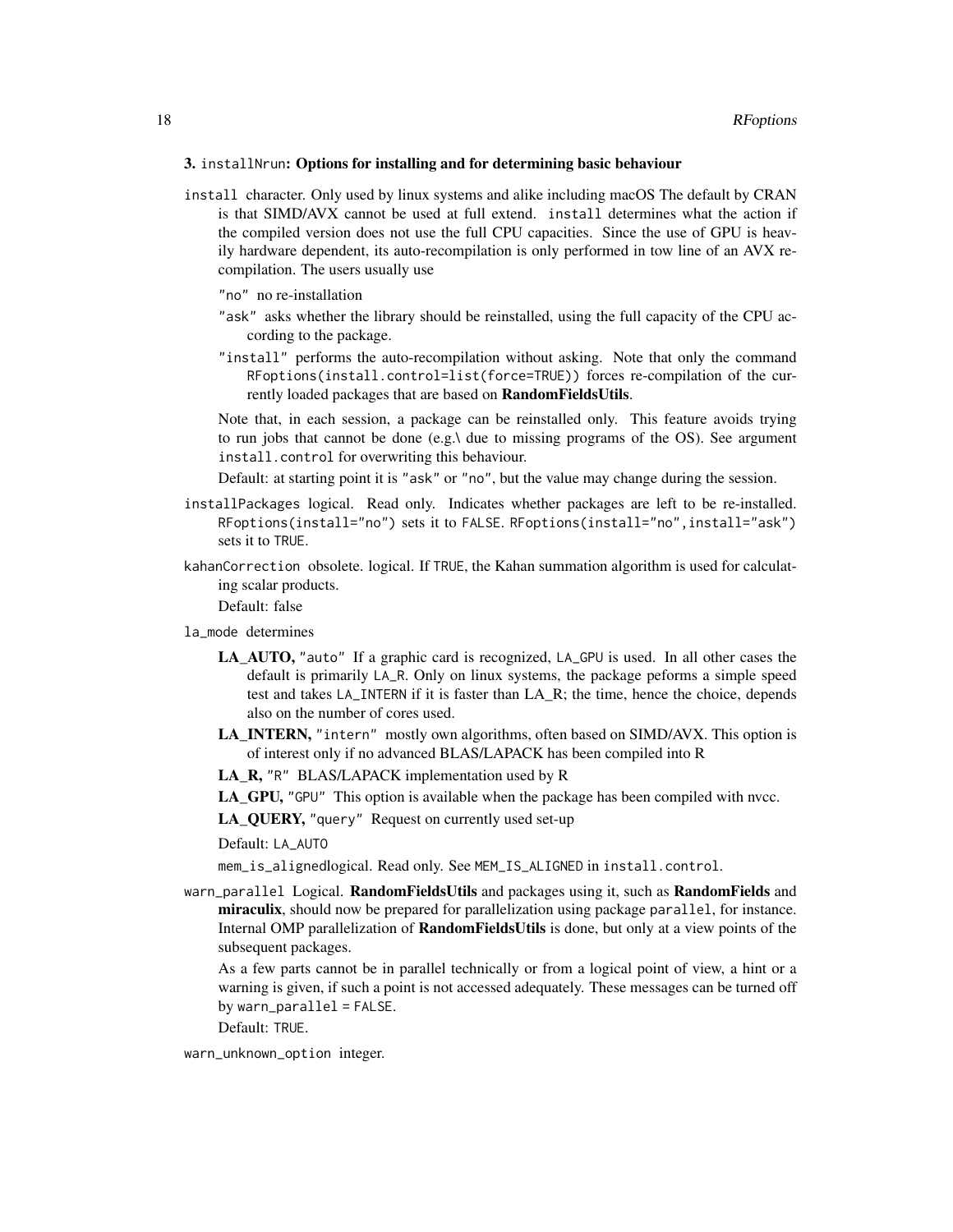#### <span id="page-18-0"></span>RFoptions and the contract of the contract of the contract of the contract of the contract of the contract of the contract of the contract of the contract of the contract of the contract of the contract of the contract of

- 0,1,-1 Unknown options are all ignored. If the value is positive, a hint is delivered whenever an unknown option is ignored.
- -2,2 Unknown options that start with a capital letter are ignored. All others lead to an error. (Note that all RFoptions start with a minor letter.) If the value is positive, a hint is delivered whenever an unknown option is ignored.
- 3,-3 Unknown options that consists of a single capital letter are ignored. All others lead to an error. (Note that all RFoptions start with a minor letter.) If the value is positive, a hint is delivered whenever an unknown option is ignored.
- 4 (and other values) Any unknown option leads to an error.

Default for RandomFieldsUtils: 3

Default for RandomFields: 1

#### 4. solve: Options for solving linear systems

#### det\_as\_log

eigen2zero When the svd or eigen decomposition is calculated, all values with modulus less than or equal to eigen2zero are set to zero.

Default: 1e-12

- max\_chol integer. Maximum number of rows of a matrix in a Cholesky decomposition Default: 16384
- max\_svd integer. Maximum number of rows of a matrix in a svd decomposition

Default: 10000

- pivot\_partialdet logical. If TRUE then in case of low-rank matrices the determinant is calculated only in the part with positive eigenvalues
- pivot Type of pivoting for the Cholesky decomposition. Possible values are

PIVOT\_NONE, "no" No pivoting.

- PIVOT\_AUTO, "auto" If the matrix has a size greater than 3x3 and Choleskey fails without pivoting, privoting is done. For matrices of size less than 4x4, no pivoting and no checks are performed. See also PIVOT\_DO
- PIVOT\_DO, "do" Do always pivoting. NOTE: privoted Cholesky decomposition yields only very approximately an upper triangular matrix L, but still  $L^{\wedge}$ t L = M holds true.
- PIVOT\_IDX, "idx" uses the same pivoting as in the previous pivoted decomposition. This option becomes relevant only when simulations with different parameters or different models shall be performed with the same seed so that also the pivoting must be coupled.

Default: PIVOT\_NONE

- pivot\_actual\_size integer. Genuine dimension of the linear mapping given by a matrix in [cholx.](#page-1-1) This is a very rarely used option when pivoting with pivot=PIVOT\_IDX.
- pivot\_check logical. Only used in pivoted Cholesky decomposition. If TRUE and a numerically zero diagonal element is detected, it is checked whether the offdiagonal elements are numerically zero as well. (See also pivot\_max\_deviation and pivot\_max\_reldeviation.) If NA then only a warning is given.

Default: TRUE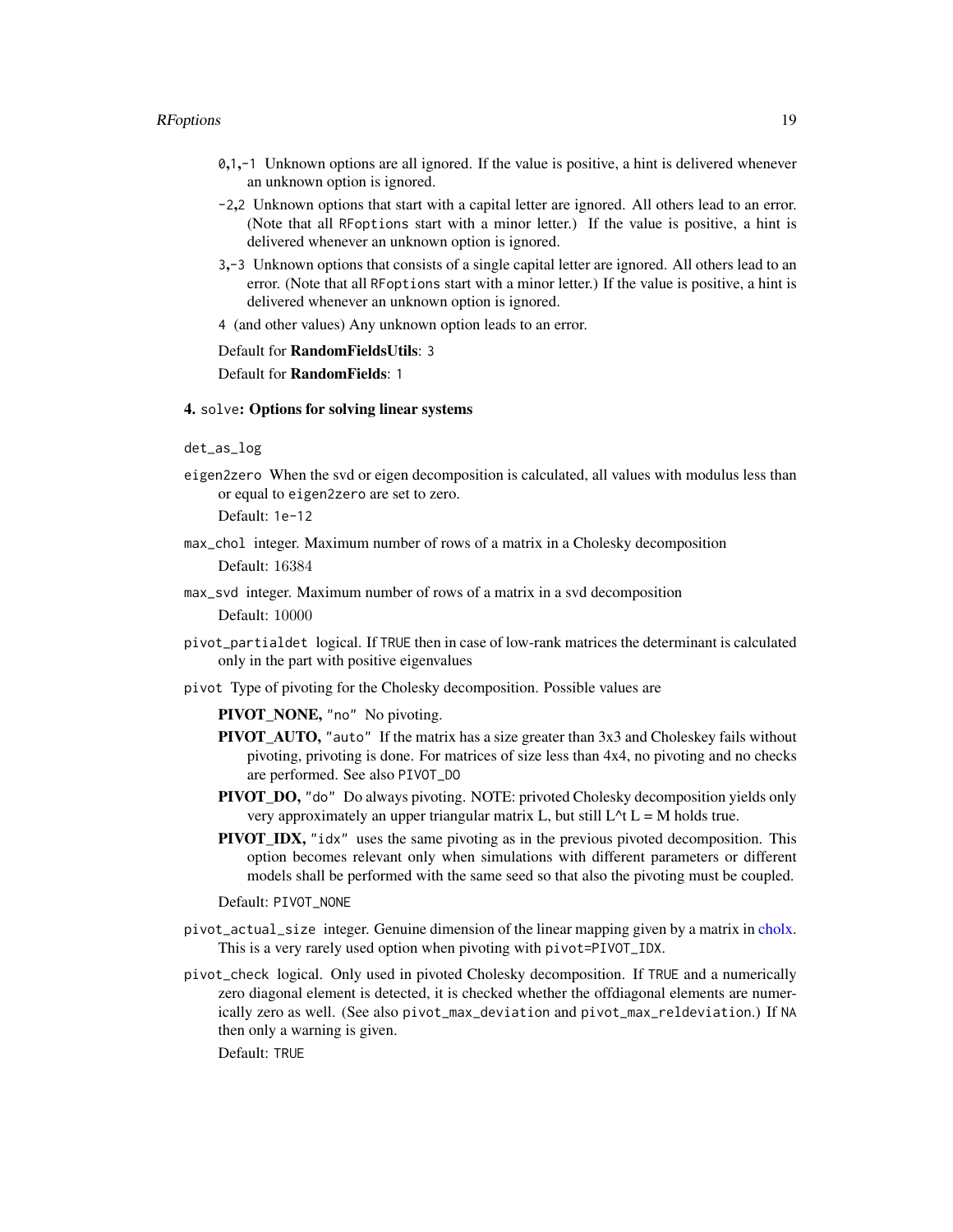pivot\_idx vector of integer. Sequence of pivoting indices in pivoted Cholesky decomposition. Note that pivot\_idx[1] gives the number of indices that will be used. The vector must have at least the length  $pivot\_idx[1] + 1$ .

Default: NULL

- pivot\_relerror positive number. Tolerance for (numerically) negative eigenvalues and for (numerically) overdetermined systems appearing in the pivoted Cholesky decomposition. Default: 1e-11
- pivot\_max\_deviation positive number. Together with pivot\_max\_reldeviation it determines when the rest of the matrix (eigenvalues) in the pivoted Cholesky decomposition are considered as zero.

Default: 1e-10

pseudoinverse logical. In case of a singular matrix  $M$ , shall the pseudo inverse be returned for solvex(M)?

Default: FALSE

pivot\_max\_reldeviation positive number. Together with pivot\_max\_deviation it determines when the rest of the matrix (eigenvalues) in the pivoted Cholesky decomposition are considered as zero.

Default: 1e-10

solve\_method vector of at most 3 integers that gives the sequence of methods in order to inverse a matrix or to calculate its square root: "cholesky", "svd", "lu", "eigen" "sparse", "method undefined". In the latter case, the algorithm decides which method might suit best.

Note that if use\_spam is not false the algorithm checks whether a sparse matrix algorithm should be used and which is then tried first.

Default: "method undefined".

- spam\_factor integer. See argument spam\_sample\_n. Default: 4294967
- spam\_min\_n integer vector of size 2. The minimal size for a matrix to apply a sparse matrix algorithms automatically. The second value is used in case the GPU is activated.

Default: c(400,4000)

- spam\_min\_p (spam\_min\_p) a numbers in  $(0, 1)$  giving the proportion of zero above which an sparse matrix algorithm is used. The second value is used in case the GPU is activated. Default: 0.8 (0.9)
- spam\_pivot integer. Pivoting algorithm for sparse matrices:

PIVOT\_NONE No pivoting PIVOTSPARSE\_MMD PIVOTSPARSE\_RCM

See package spam for details. Default: PIVOTSPARSE\_MMD

spam\_sample\_n (spam\_sample\_n\_GPU) Whether a matrix is sparse or not is tested by a 'random' sample of size spam\_sample\_n; The selection of the sample is iteratively obtained by multiplying the index by spam\_factor modulo the size of the matrix. Default: 500 (10000).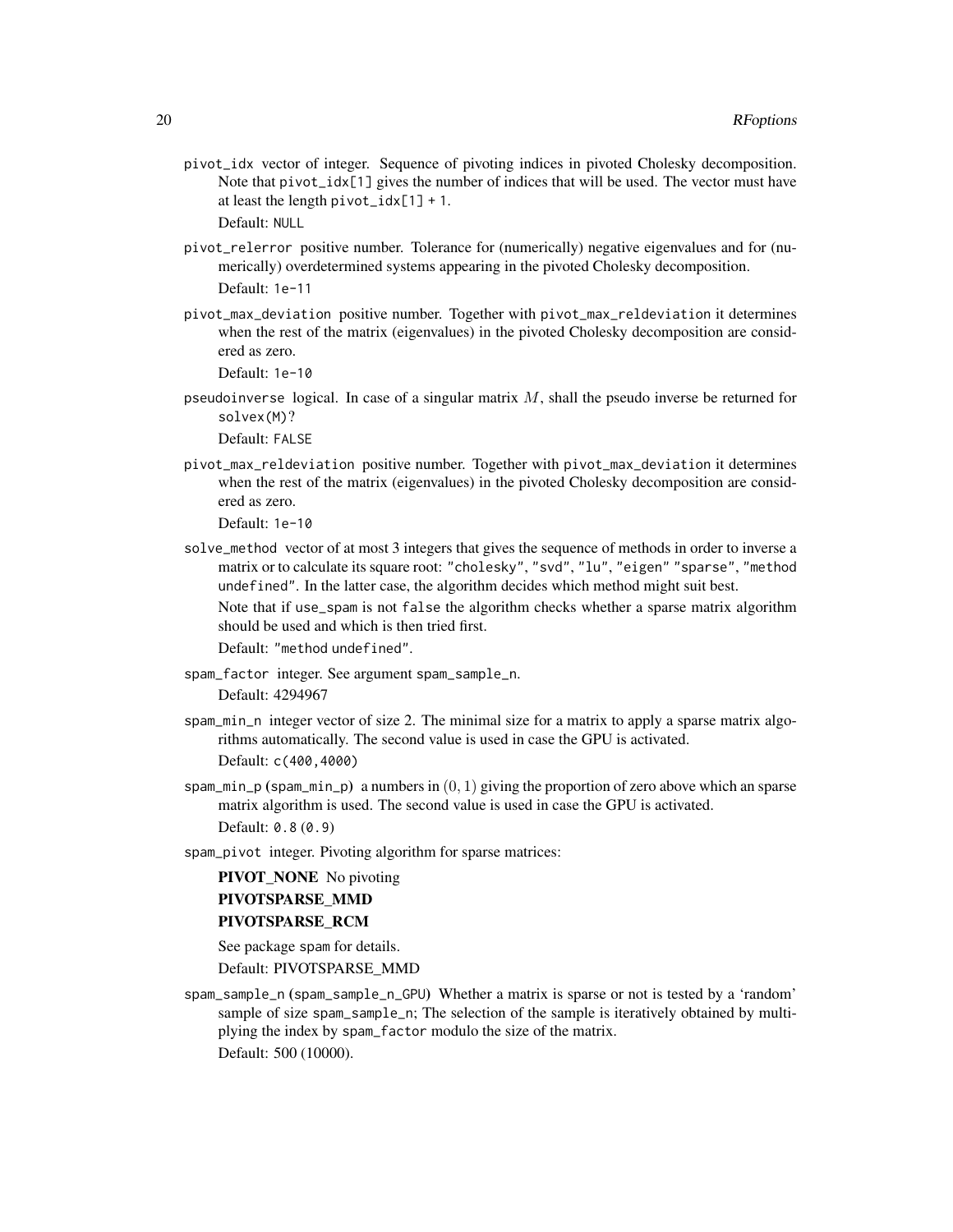spam\_tol largest absolute value being considered as zero. Default: DBL\_EPSILON

- svdtol Internal. When the svd decomposition is used for calculating the square root of a matrix then the absolute componentwise difference between this matrix and the square of the square root must be less than svdtol. No check is performed if svdtol is not positive. Default: 0
- use\_spam Should the package spam (sparse matrices) be used for matrix calculations? If TRUE spam is always used. If FALSE, it is never used. If NA its use is determined by the size and the sparsity of the matrix.

Default: NA.

#### 5. Reserved Words

- list\_ list\_ usually equals the output of RFoptions(). This argument is used to reset the RFoptions. Some of the options behave differently if passed through list\_. E.g. a warning counter is not reset. The argument list\_ cannot be combined with any other arguments.
- getoptions\_ string vector of prefixes that indicate classes of options. In this package they can be "basic" and "solve". (E.g. package RandomFields has many more classes of options.) The given classes of options are then returned by RFoptions(). Note that the values are the previous values.

getoptions\_ must always be the very first argument.

saveoptions\_ string vector of prefixes. Same as for getoptions\_, except that important classes are always returned and thus should not be given. Hence saveoptions\_ is often a convenient short cut for getoptions\_. The class always included in this package is "basic", in package RandomFields these are the two classes "basic" and "general".

saveoptions\_ must always be the very first argument. In particular, it may not given at the same time with getoptions\_.

- local<sub>-</sub> logical. This options is allowed only when advanced packages are used, see **Random-**Fields.
- warnUnknown\_ integer. Same as option warn\_unknown\_option, except that its value overwrites the value of warn\_unknown\_option in the current command RFoptions. This options must be placed between CODE and getoptions\_, if the latter are used.

# Value

NULL if any argument is given, and the full list of arguments, otherwise.

#### Author(s)

Martin Schlather, <schlather@math.uni-mannheim.de>, [https://www.wim.uni-mannheim.de/](https://www.wim.uni-mannheim.de/schlather/) [schlather/](https://www.wim.uni-mannheim.de/schlather/)

```
n < -10M <- matrix(1, ncol=n, nrow=n)
## Not run:
```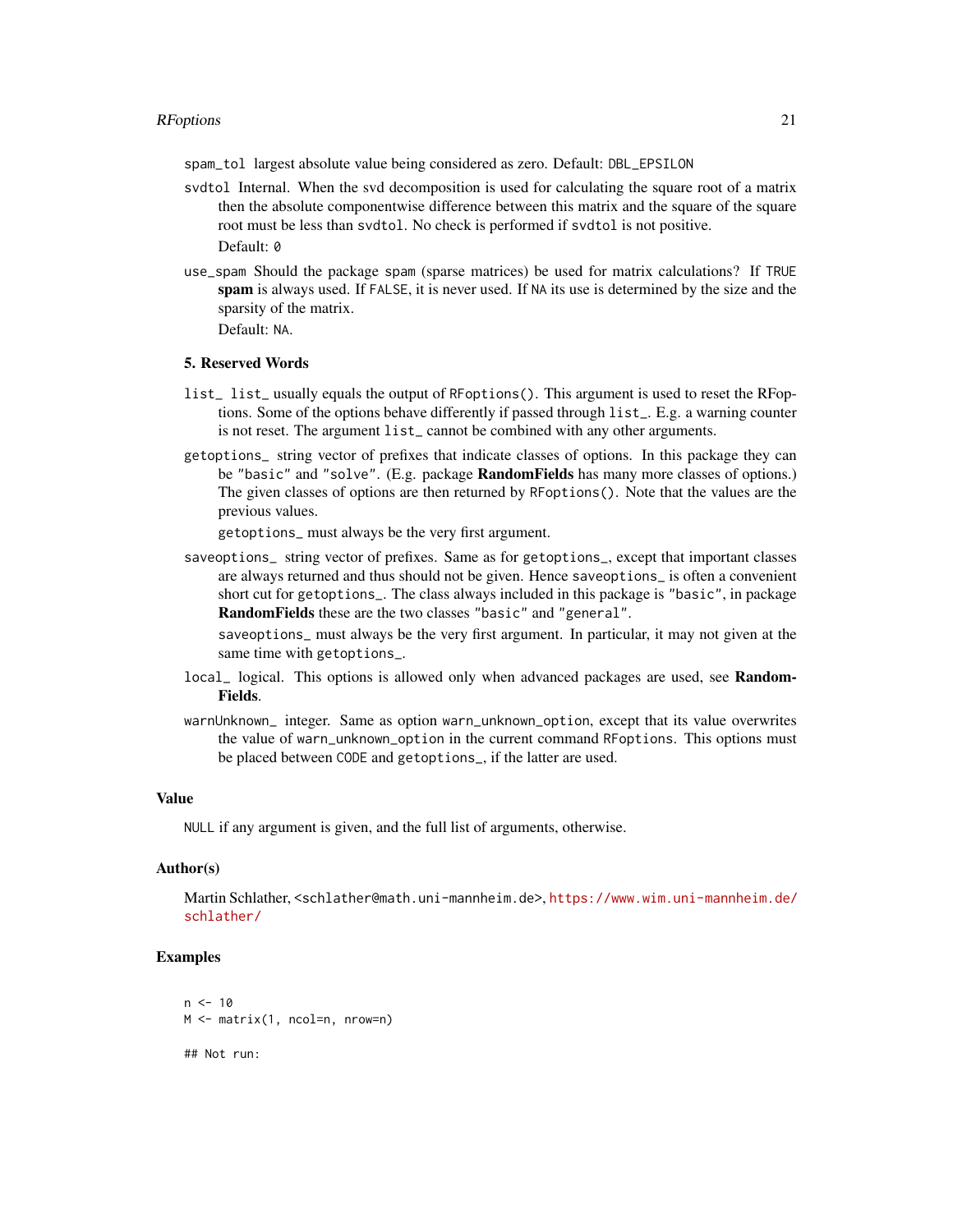#### <span id="page-21-0"></span>22 rowMeansx

```
try(chol(M)) ## error, as M is not strictly positive definite
try(cholx(M)) ## also fails
```
## End(Not run)

```
RFoptions(la_mode=LA_INTERN, pivot=PIVOT_AUTO)
cholx(M) ## works
RFoptions(la_mode=LA_R)
```

```
RFoptions(solve_method="svd", pseudoinverse=TRUE)
solvex(M)
RFoptions(solve_method="method undefined", pseudoinverse=FALSE)
```
rowMeansx *Some Further Row and Column Functions*

#### Description

The function rowMeansx returns weighted row means; the function colMax returns column maxima; the function rowProd returns the product of each row; the function quadratic calculates a quadratic form the function SelfDivByRow devides each column by a scalar; the function dotXV calculates columnwise the dot product; the function crossprodx calculates the cross product (using AVX); the function scalarx calculates the scalar product (using AVX);

#### Usage

```
rowMeansx(x, weight=NULL)
colMax(x)
rowProd(x)
SelfDivByRow(x, v)
quadratic(x, v)
dotXV(x, w)
crossprodx(x,y,mode=-1)
scalarx(x, y, mode=0)
```
# Arguments

| x | numerical (or logical) matrix                         |
|---|-------------------------------------------------------|
| v | vector whose length equals the number of columns of x |
| W | vector whose length equals the number of rows of x    |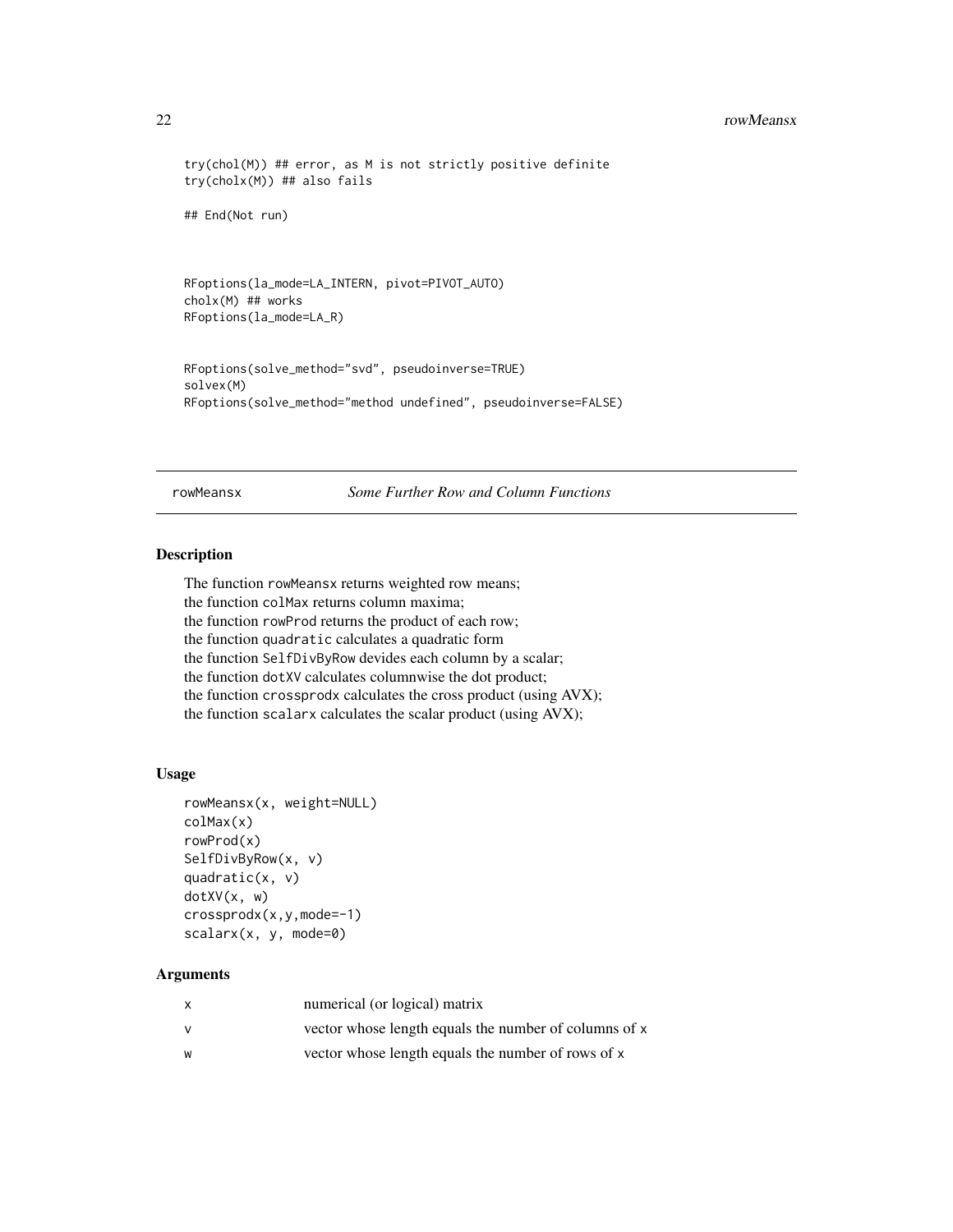#### rowMeansx 23

| weight | numerical or logical vector of length $nrow(x)$                                                                                                                                                                        |
|--------|------------------------------------------------------------------------------------------------------------------------------------------------------------------------------------------------------------------------|
| y.     | numerical matrix                                                                                                                                                                                                       |
| mode   | integer between 0 and 8 or negative, indicating that the default value should<br>be used. Determine the algorithm how the scalar product is calculated. These<br>values are experimental and may change their meaning. |

# Details

quadratic(x,v) calculates the quadratic form  $v^\top x v$ ; The matrix x must be squared.

# Value

rowMeansx returns a vector of lengthnrow(x).

colMax returns a vector of length  $ncol(x)$ .

rowProd returns a vector of length nrow(x).

quadratic returns a scalar.

SelfDivByRow returns a matrix of same size as x.

dotXV returns a matrix of same size as x.

#### Author(s)

Martin Schlather, <schlather@math.uni-mannheim.de>, [https://www.wim.uni-mannheim.de/](https://www.wim.uni-mannheim.de/schlather/) [schlather/](https://www.wim.uni-mannheim.de/schlather/)

```
c <- if (interactive()) 10000 else 10
r <- if (interactive()) 20000 else 20
M \leftarrow matrix(nr=r, 1:(c * r))
## unweighted means, compare to rowMeans
print(system.time(m1 <- rowMeans(M)))
print(system.time(m2 <- rowMeansx(M)))
stopifnot(all.equal(m1, m2))
## weighted row means, compare to rowMeans
W < -1 / (ncol(M) : 1)print(system.time({MO < -t(W * t(M)); m1 <- rowMeans(M0)}))
print(system.time(m2 <- rowMeansx(M, W)))
stopifnot(all.equal(m1, m2))
print(system.time(m1 <- apply(M, 2, max)))
print(system.time(m2 <- colMax(M)))
stopifnot(m1 == m2)
```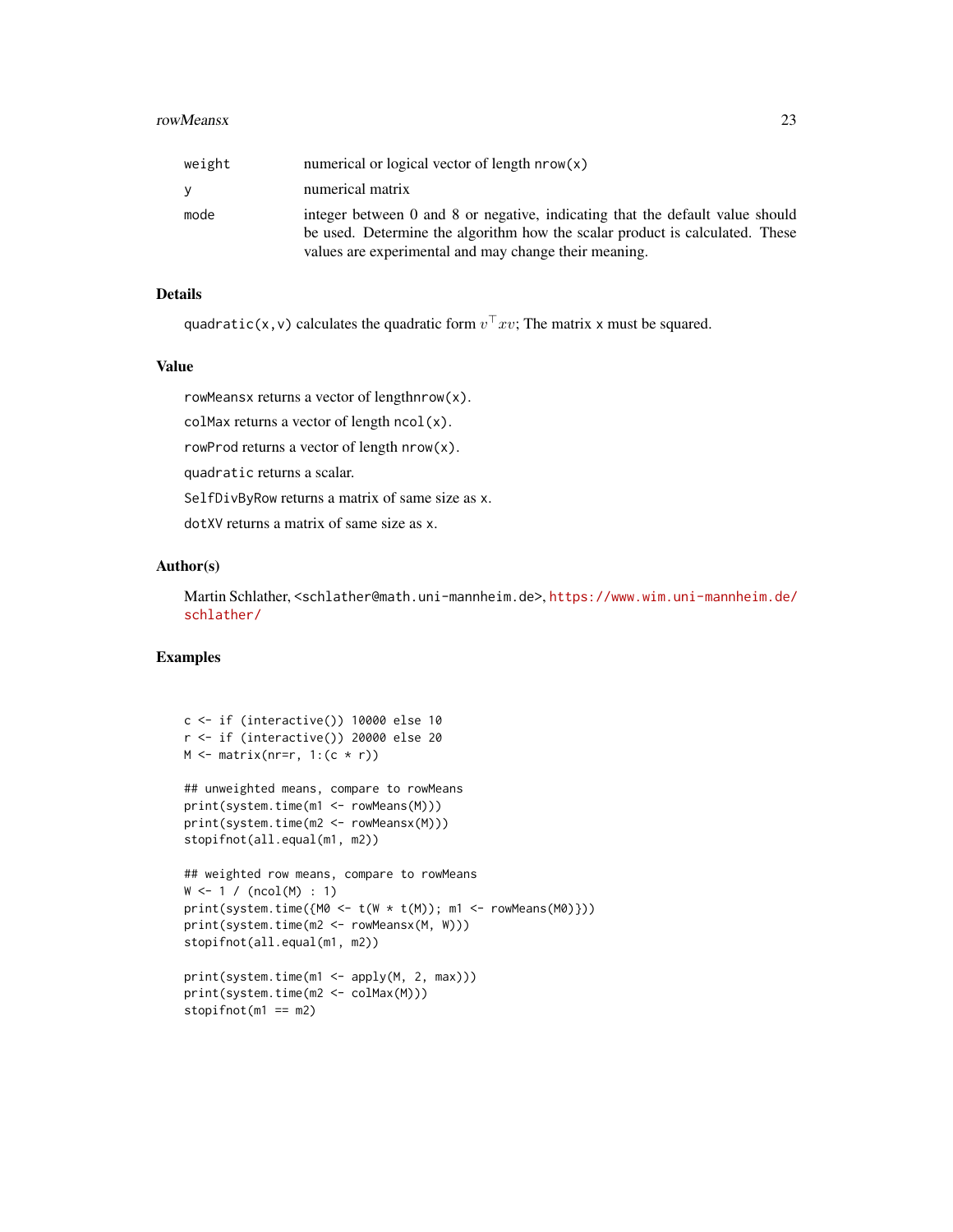<span id="page-23-0"></span>sleep.milli *Sleep*

#### Description

Process sleeps for a given amount of time

# Usage

```
sleep.milli(n)
sleep.micro(n)
```
#### Arguments

n integer. sleeping time units

# Value

No value is returned.

#### Author(s)

Martin Schlather, <schlather@math.uni-mannheim.de>, [https://www.wim.uni-mannheim.de/](https://www.wim.uni-mannheim.de/schlather/) [schlather/](https://www.wim.uni-mannheim.de/schlather/)

#### Examples

## next command waits half a second before returning sleep.milli(500)

<span id="page-23-1"></span>solve *Solve a System of Equations for Positive Definite Matrices*

# Description

This function solves the equality  $ax = b$  for x where a is a **positive definite** matrix and b is a vector or a matrix. It is slightly faster than the inversion by the [chol](#page-1-1)esky decomposition and clearly faster than [solve](#page-23-1). It also returns the logarithm of the determinant at no additional computational costs.

#### Usage

solvex(a, b=NULL, logdeterminant=FALSE)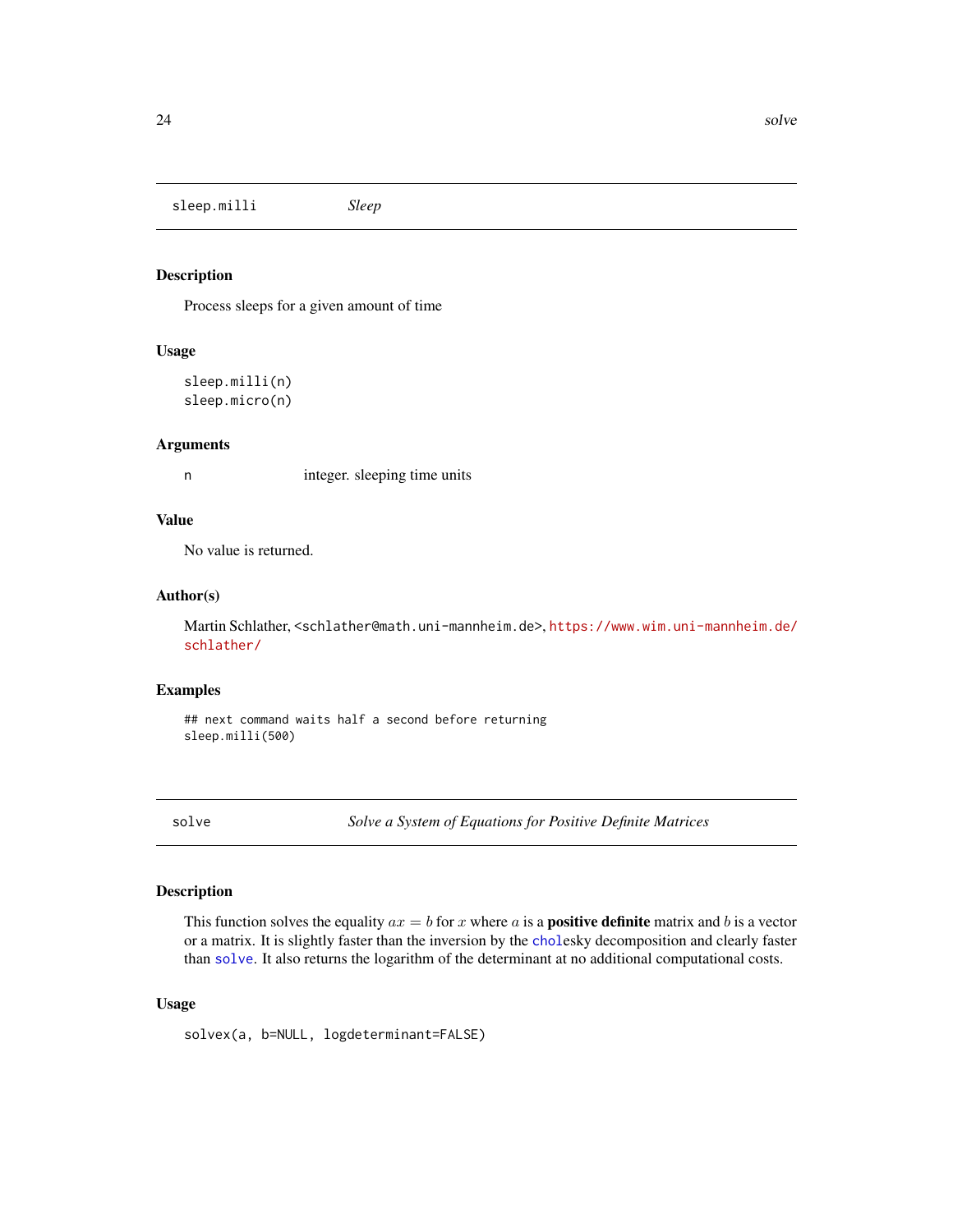#### solve 25

## **Arguments**

| a | a square real-valued matrix containing the coefficients of the linear system. Log-<br>ical matrices are coerced to numeric.                                                              |
|---|------------------------------------------------------------------------------------------------------------------------------------------------------------------------------------------|
| b | a numeric or complex vector or matrix giving the right-hand side(s) of the linear<br>system. If missing, b is taken to be an identity matrix and solvex will return the<br>inverse of a. |
|   | logdeterminant logical, whether the logarithm of the determinant should also be returned                                                                                                 |

# Details

If the matrix is diagonal direct calculations are performed.

Else if the matrix is sparse the package spam is used.

Else the Cholesky decomposition is tried. Note that with RFoptions(pivot= ) pivoting can be enabled. Pivoting is about 30% slower.

If it fails, the eigen value decomposition is tried.

# Value

If logdeterminant=FALSE the function returns a vector or a matrix, depending on b which is the solution to the linear equation. Else the function returns a list containing both the solution to the linear equation and the logarithm of the determinant of a.

#### Author(s)

Martin Schlather, <schlather@math.uni-mannheim.de>, [https://www.wim.uni-mannheim.de/](https://www.wim.uni-mannheim.de/schlather/) [schlather/](https://www.wim.uni-mannheim.de/schlather/)

# References

See chol. spam of the package spam.

```
RFoptions(solve_method = "cholesky", printlevel=1)
set.seed(1)
n <- 1000
x < -1:ny \leftarrow runif(n)## FIRST EXAMPLE: full rank matrix
M <- exp(-as.matrix(dist(x) / n))
b0 \leq - matrix(nr=n, runif(n * 5))
b \le -M %*% b0 + runif(n)
```

```
## standard with 'solve'
print(system.time(z <- zR <- solve(M, b)))
```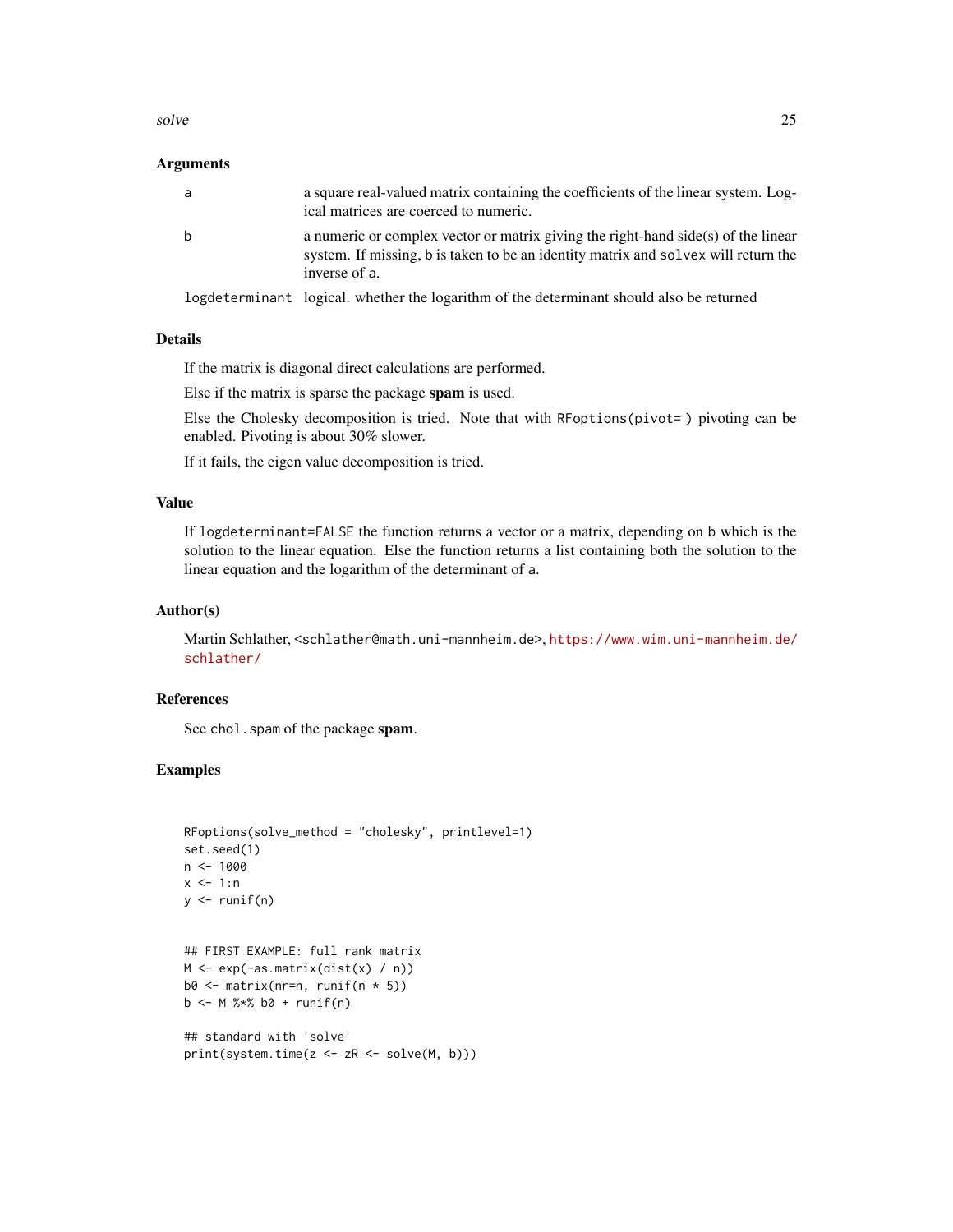```
print(range(b - M %*) z))
stopifnot(all(abs((b - M % x z)) < 2e-11))
```

```
## using exactly the algorithm used in R
RFoptions(pivot=PIVOT_NONE, la_mode=LA_R) ## (default)
print(system.time(z <- solvex(M, b)))
print(range(b - M %*) z))
stopifnot(all(z == zR))
```

```
## Without pivoting, internal code:
RFoptions(pivot=PIVOT_NONE, la_mode=LA_INTERN) ## (default)
print(system.time(z <- solvex(M, b)))
print(range(b - M %*) z))
stopifnot(all(abs((b - M % x z)) < 2e-11))
```

```
## Pivoting is slower here:
RFoptions(pivot=PIVOT_DO, la_mode=LA_INTERN)
print(system.time(z <- solvex(M, b)))
print(range(b - M %*% z))
stopifnot(all(abs((b - M % *( z)) < 2e-11))
```

```
## SECOND EXAMPLE: low rank matrix
M \le -x %*% t(x) + rev(x) %*% t(rev(x)) + y %*% t(y)
b1 <- M %*% b0
```

```
## Without pivoting, it does not work
RFoptions(pivot=PIVOT_NONE, la_mode=LA_R)
## Not run: try(solve(M, b1))
RFoptions(pivot=PIVOT_NONE, la_mode=LA_INTERN)
## Not run: try(solvex(M, b1))
```

```
## Pivoting works -- the precision however is reduced :
RFoptions(pivot=PIVOT_DO, la_mode=LA_INTERN)
print(system.time(z1 <- solvex(M, b1)))
print(range(b1 - M %*)21)stopifnot(all(abs((b1 - M % x z1)) < 2e-6))
```

```
## Pivoting fails, when the equation system is not solvable:
b2 \le -M + runif(n)## Not run: try(solvex(M, b2))
```

```
RFoptions(pivot = PIVOT_AUTO, la_mode = LA_AUTO)
```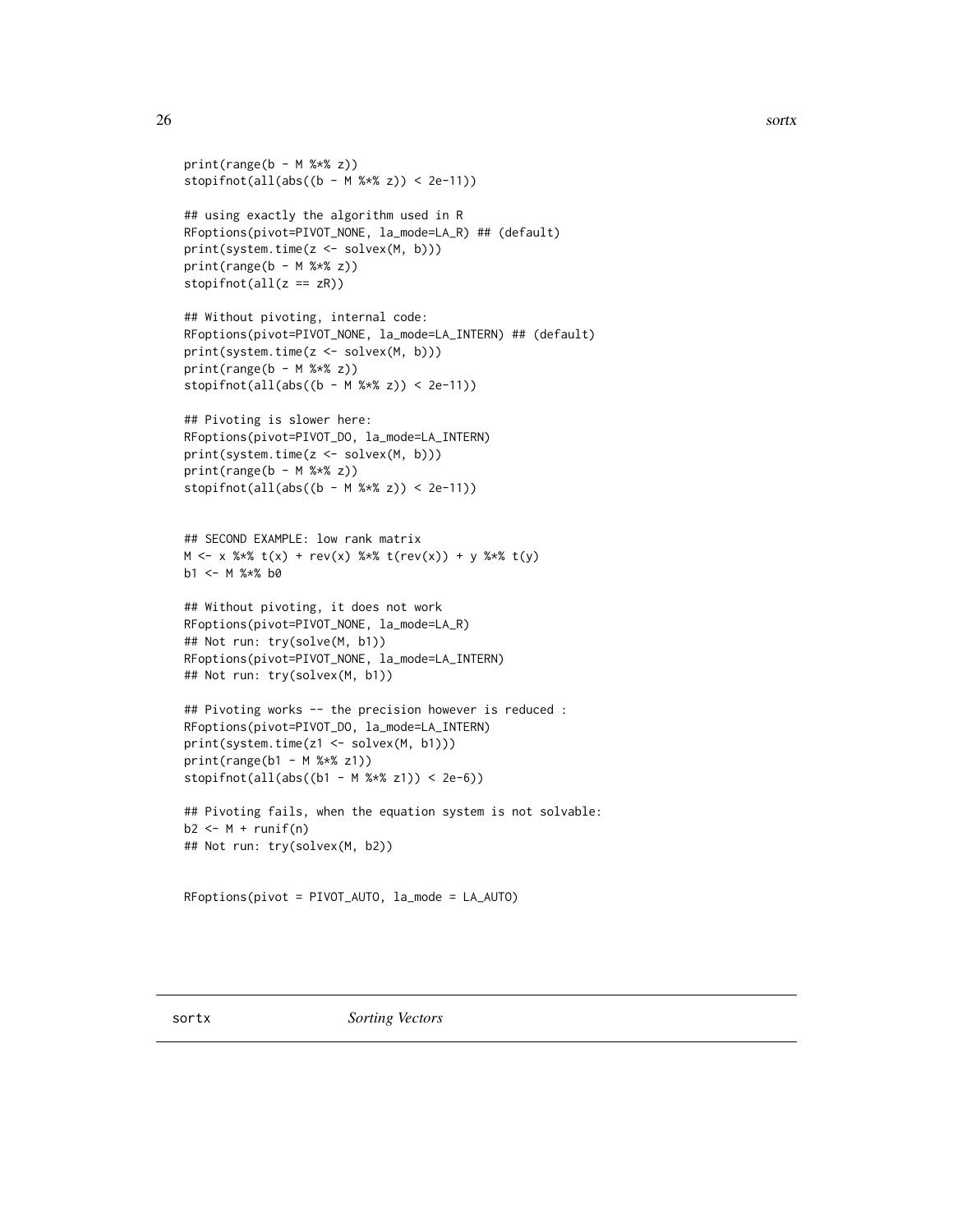#### <span id="page-26-0"></span>sortx 27

# Description

[sort](#page-0-0)x has the same functionality as sort, except that sortx(...,from=from,to=to) is the same as sort[from:to]

Sort a vector or factor into ascending or descending order.

# Usage

```
sortx(x, from=1, to=length(x), decreasing=FALSE, na.last = NA)
```
# Arguments

| $\times$   | an atomic vector                                                                                                                                                         |
|------------|--------------------------------------------------------------------------------------------------------------------------------------------------------------------------|
| from.to    | $sort( \ldots , from=from, to=to)$ equals $sort( \ldots )$ [from:to]                                                                                                     |
| decreasing | logical. Should the sort sort be increasing or decreasing?                                                                                                               |
| na.last    | for controlling the treatment of NAs. If TRUE, missing values in the data are put<br>last; if FALSE, they are put first; if NA, they are removed (see the Notes in sort) |

# Details

The smaller the difference to-from is compared to the length of x, the faster is sortx compared to [sort.](#page-0-0)

Particularly, sortx(...,from=k,to=k) is much faster than sort(...)[k].

For further details see [sort.](#page-0-0)

# Value

vector of length to-from+1.

# Author(s)

Martin Schlather, <schlather@math.uni-mannheim.de>

#### See Also

[orderx](#page-12-1)

```
x \leftarrow runif(10^6)k < -10system.time(y<-sort(x)[1:k])
system.time(z<-sortx(x, from=1, to=k)) ## much faster
stopifnot(all(y == z)) ## same result
```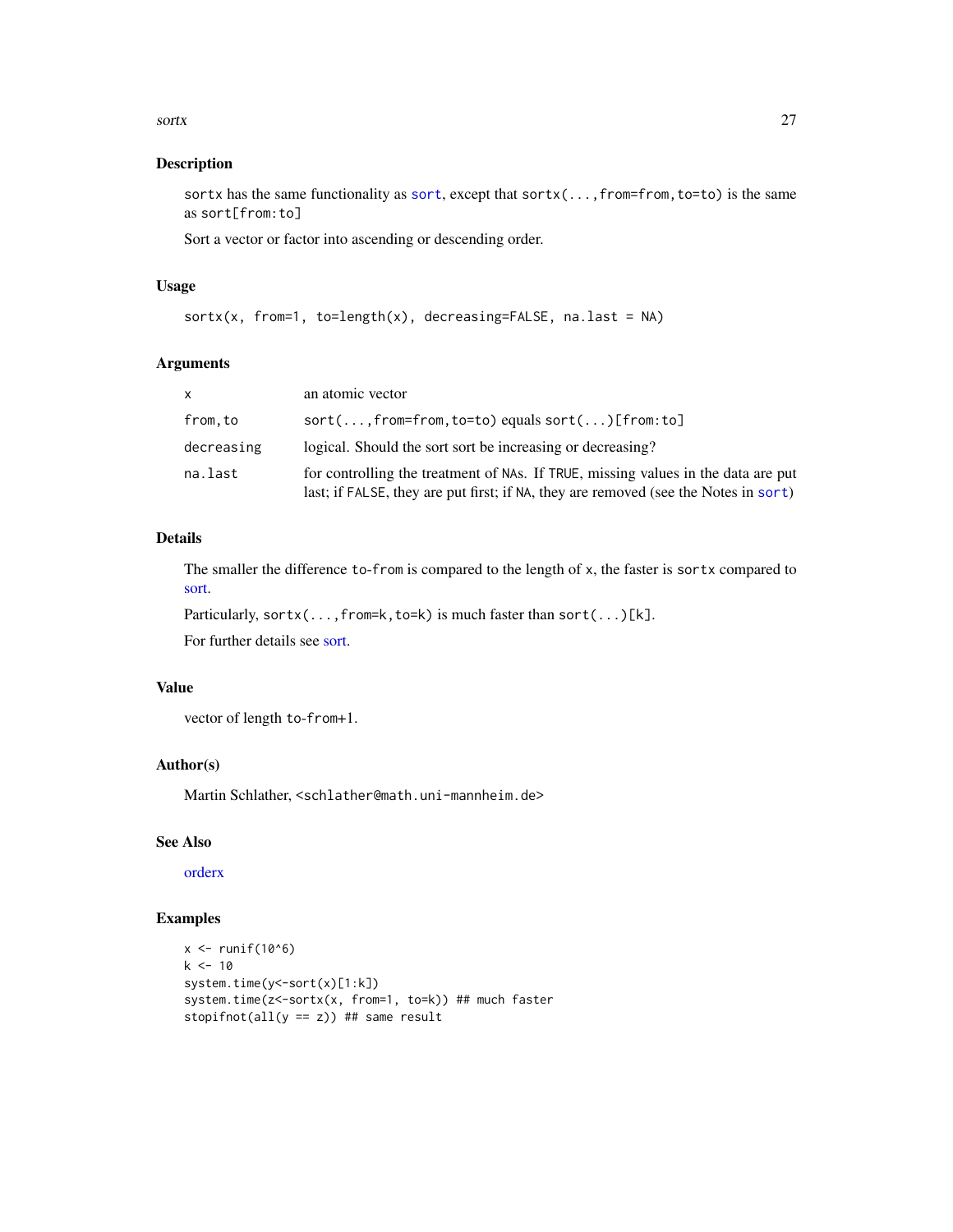<span id="page-27-0"></span>

# Description

These functions return the values of the modified Struve functions and related functions

#### Usage

```
struveH(x, nu)
struveL(x, nu, expon.scaled=FALSE)
I0L0(x)
```
# Arguments

| x            | non-negative numeric vector                                                                                     |
|--------------|-----------------------------------------------------------------------------------------------------------------|
| nu           | numeric vector                                                                                                  |
| expon.scaled | logical; if TRUE, the results are exponentially scaled in order to avoid overflow<br>or underflow respectively. |

# Details

I0L0 returns besselI(nu=0). minus struveL(nu=0).

# Value

Numeric vector with the (scaled, if expon.scaled = TRUE) values of the corresponding function.

The length of the result is the maximum of the lengths of the arguments x and nu. The two arguments are recycled to that length.

# Author(s)

Martin Schlather, <schlather@math.uni-mannheim.de>, [https://www.wim.uni-mannheim.de/](https://www.wim.uni-mannheim.de/schlather/) [schlather/](https://www.wim.uni-mannheim.de/schlather/)

# References

- MacLeod, A.J. (1993) Chebyshev expansions for modified Struve and related functions, *Mathematics of Computation*, 60, 735-747
- Abramowitz, M., and Stegun, I.A. (1984) *Pocketbook of Mathematical Functions*, Verlag Harry Deutsch

#### See Also

[besselI](#page-0-0)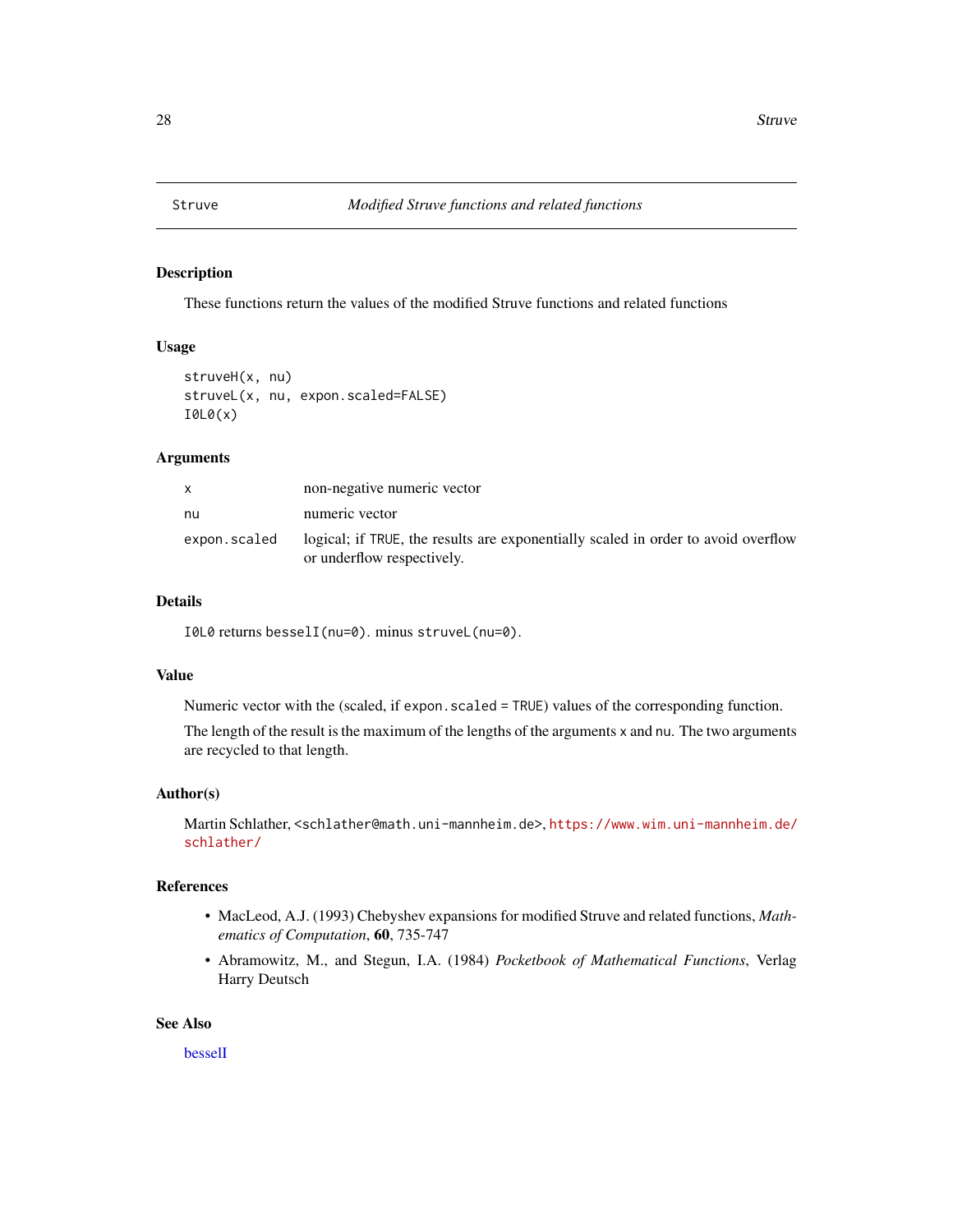#### Struve 29

```
if (FALSE) {
x \leq -\text{seq}(1, 2, 0.1)struveH(x, 0)
struveH(x, 1)
I0L0(x) - (besselI(x, nu=0) - struct(x, 0))besselI(x, nu=1) - struveL(x, 1) ## cf. Abramovitz & Stegun, table 12.1
}
```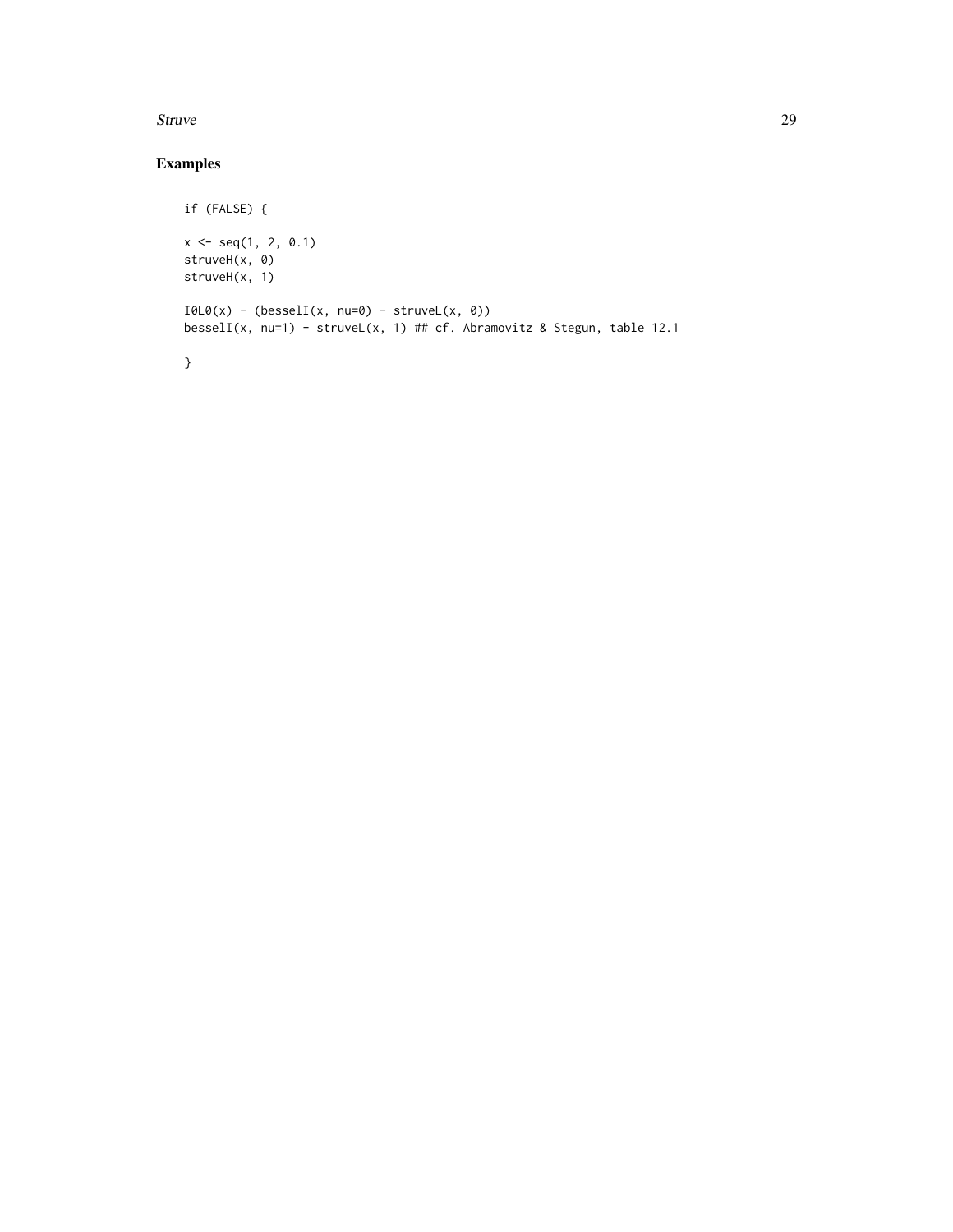# <span id="page-29-0"></span>Index

∗ file FileExists , [5](#page-4-0) ∗ manip orderx , [13](#page-12-0) sortx , [26](#page-25-0) ∗ math Cholesky , [2](#page-1-0) gauss , [7](#page-6-0) matern , [10](#page-9-0) solve , [24](#page-23-0) Struve, [28](#page-27-0) ∗ misc dbinorm , [5](#page-4-0) sleep.milli , [24](#page-23-0) ∗ models gauss , [7](#page-6-0) matern , [10](#page-9-0) nonstwm , [12](#page-11-0) ∗ print Print , [14](#page-13-0) ∗ spatial gauss , [7](#page-6-0) Internal functions , [9](#page-8-0) matern , [10](#page-9-0) nonstwm , [12](#page-11-0) RFoptions , [15](#page-14-0) ∗ sysdata confirm , [4](#page-3-0) host, [8](#page-7-0) Instruction Set , [8](#page-7-0) ∗ univar orderx , [13](#page-12-0) sortx , [26](#page-25-0) ∗ utilities confirm , [4](#page-3-0) dbinorm , [5](#page-4-0) FileExists , [5](#page-4-0) host, [8](#page-7-0) rowMeansx , [22](#page-21-0)

sleep.milli , [24](#page-23-0) all.equal , *[4](#page-3-0)* bessel *(*Struve *)* , [28](#page-27-0) besselI , *[28](#page-27-0)* checkExamples *(*Internal functions *)* , [9](#page-8-0) chol , *[24](#page-23-0)* chol *(*Cholesky *)* , [2](#page-1-0) chol2mv *(*Cholesky *)* , [2](#page-1-0) Cholesky , [2](#page-1-0) cholesky *(*Cholesky *)* , [2](#page-1-0) cholPosDef *(*Cholesky *)* , [2](#page-1-0) cholx , *[19](#page-18-0)* cholx *(*Cholesky *)* , [2](#page-1-0) colMax *(*rowMeansx *)* , [22](#page-21-0) confirm , [4](#page-3-0) crossprodx *(*rowMeansx *)* , [22](#page-21-0) dbinorm , [5](#page-4-0) debugging\_level *(*Internal functions *)* , [9](#page-8-0) Dependencies *(*Internal functions *)* , [9](#page-8-0) dotXV *(*rowMeansx *)* , [22](#page-21-0) FileExists, [5](#page-4-0) gauss , [7](#page-6-0) host , [8](#page-7-0) hostname *(*host *)* , [8](#page-7-0) I0L0 *(*Struve *)* , [28](#page-27-0) I0ML0 *(*Struve *)* , [28](#page-27-0) install.packages , *[17](#page-16-0)* Instruction Set, [8](#page-7-0) Internal functions , [9](#page-8-0) LA\_AUTO *(*RFoptions *)* , [15](#page-14-0) LA\_GPU *(*RFoptions *)* , [15](#page-14-0) LA\_INTERN *(*RFoptions *)* , [15](#page-14-0)